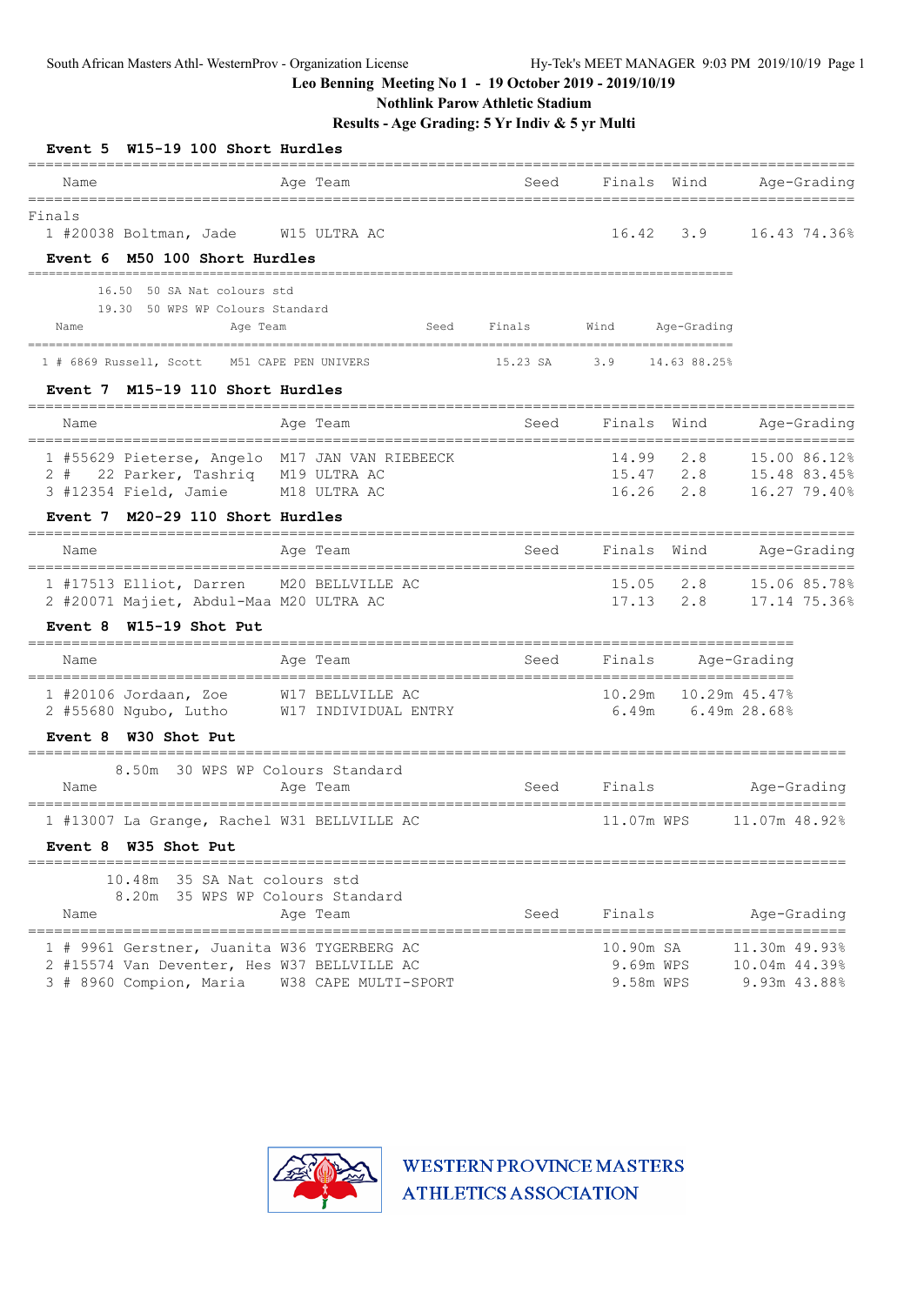**Nothlink Parow Athletic Stadium**

**Results - Age Grading: 5 Yr Indiv & 5 yr Multi**

| Event 8 W40 Shot Put                                                                                                                                                                   |      |                                        |                                               |
|----------------------------------------------------------------------------------------------------------------------------------------------------------------------------------------|------|----------------------------------------|-----------------------------------------------|
| 10.23m 40 SA Nat colours std<br>8.00m 40 WPS WP Colours Standard<br>Age Team<br>Name<br>======================================                                                         | Seed |                                        | Finals Age-Grading                            |
| 1 # 118 Kruger, Sanet W43 BELLVILLE AC<br>2 # 104 Carolus, Carmen W42 BELLVILLE AC<br>Event 8 W50 Shot Put                                                                             |      | 8.82m WPS<br>6.75m                     | $9.79m$ 43.26%<br>7.49m 33.10%                |
| 10.50m 50 SA Nat colours std<br>8.20m 50 WPS WP Colours Standard<br>Age Team<br>Name                                                                                                   |      | Seed Finals                            | Age-Grading                                   |
| 1 #20876 Scholtz, Gloria W50 CAPRICORN AC<br>Event 8 W55 Shot Put                                                                                                                      |      | 7.49m                                  | 9.44m 41.73%                                  |
| 9.80m 55 SA Nat colours std<br>7.60m 55 WPS WP Colours Standard<br>Name<br>Age Team                                                                                                    |      | -----------------------<br>Seed Finals | Age-Grading                                   |
| ======================================<br>1 Smith, Jackie M56 BOLMA<br>2 #55648 Thomas, Sheila M56 CAPRICORN AC<br>3 #55631 De Lange, Patrici W59 CAPRICORN AC<br>Event 8 W60 Shot Put |      | 8.84m WPS<br>5.78m<br>4.44m            | 12.11m 53.54%<br>7.92m 35.01%<br>6.08m 26.89% |
| ____________________________________<br>9.00m 60 SA Nat colours std<br>7.00m 60 WPS WP Colours Standard<br>Name<br>Age Team                                                            |      |                                        | Seed Finals Age-Grading                       |
| 1 # 9935 Dramat, Farieda W60 TYGERBERG AC<br>Event 8 W65 Shot Put                                                                                                                      |      | 8.63m WPS                              | 12.95m 57.27%                                 |
| 8.10m 65 SA Nat colours std<br>6.30m 65 WPS WP Colours Standard<br>Name<br>Age Team                                                                                                    | Seed | Finals                                 | Age-Grading                                   |
| -- #11112 Du Toit, Aletta W68 BELLVILLE AC<br>Event 9 M15-19 Shot Put                                                                                                                  |      | ND                                     |                                               |
| Age Team<br>Name                                                                                                                                                                       | Seed | Finals                                 | Age-Grading                                   |
| 1 #20044 Arendse, Jarred M15 ULTRA AC<br>Event 9 M20-29 Shot Put                                                                                                                       |      | 9.72m                                  | 9.72m 42.04%                                  |
| Age Team<br>Name                                                                                                                                                                       | Seed | Finals                                 | Age-Grading                                   |
| M24 UJ<br>1 #55630 Weir, Zane                                                                                                                                                          |      | 18.87m                                 | 18.87m 81.62%                                 |

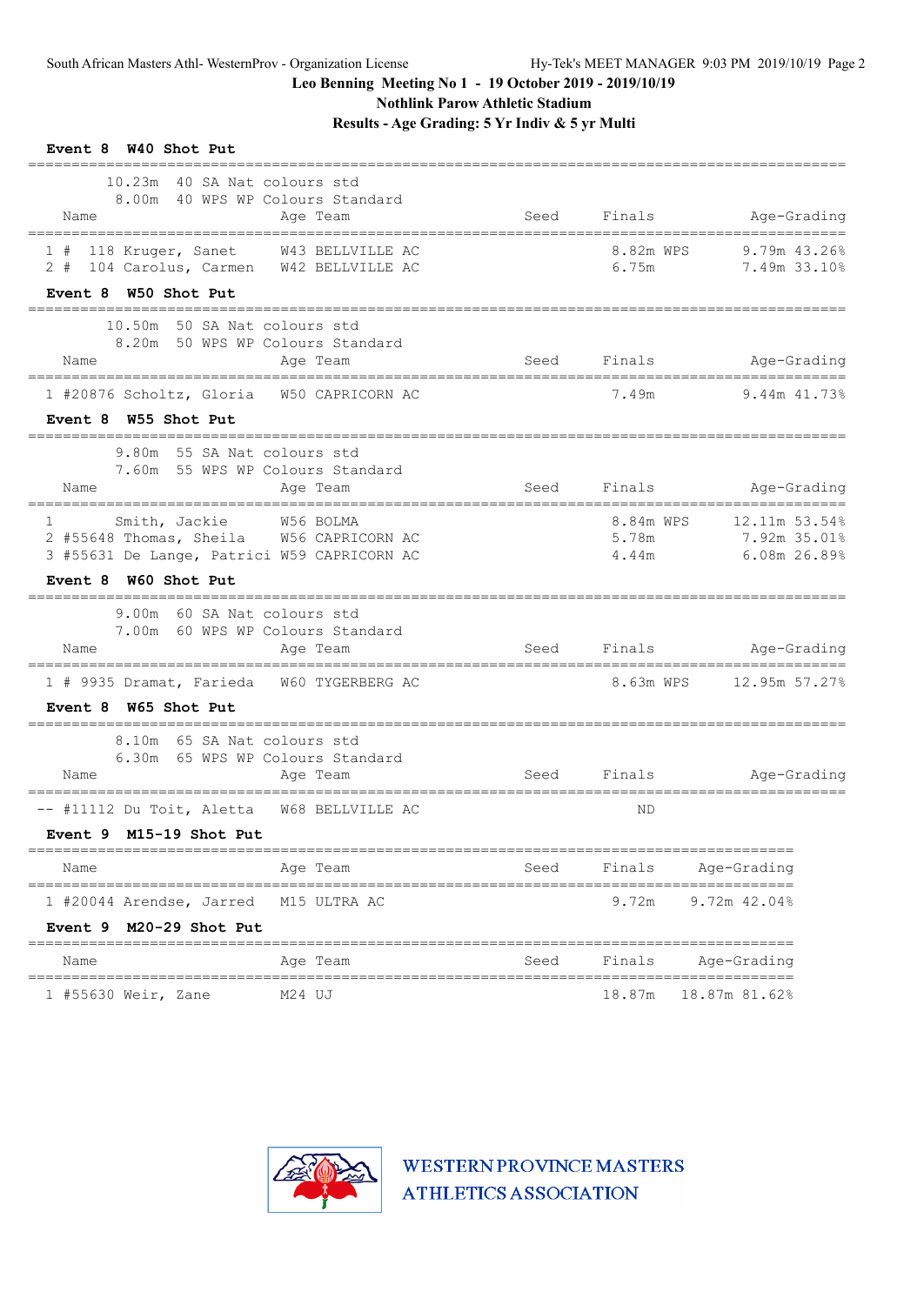**Nothlink Parow Athletic Stadium**

**Results - Age Grading: 5 Yr Indiv & 5 yr Multi**

#### **Event 9 M30 Shot Put**

| 11.50m 30 WPS WP Colours Standard                                                                                                                                |      |                              |                                                 |
|------------------------------------------------------------------------------------------------------------------------------------------------------------------|------|------------------------------|-------------------------------------------------|
| Name<br>Age Team                                                                                                                                                 | Seed | Finals                       | Age-Grading                                     |
| 1 #16794 Theron, Barend M30 LWANDLE ATH CLUB<br>2 # 7048 Sheldon, Lee-Roy M34 BELLVILLE AC<br>3 #15573 Hiebner, Gareth M33 BELLVILLE AC                          |      | 12.61m WPS<br>9.61m<br>9.53m | 12.61m 54.54%<br>9.61m 41.57%<br>$9.53m$ 41.22% |
| Event 9 M40 Shot Put                                                                                                                                             |      |                              |                                                 |
| 40 SA Nat colours std<br>13.24m<br>10.40m 40 WPS WP Colours Standard<br>Name<br>Age Team                                                                         |      |                              | Seed Finals Age-Grading                         |
| ================================<br>==============================<br>1 #13375 Juries, Chubasco M44 ITHEKO AC                                                    |      | 7.02m                        | 7.81m 33.82%                                    |
| Event 9 M45 Shot Put                                                                                                                                             |      |                              |                                                 |
| ==================================<br>12.14m 45 SA Nat colours std<br>9.50m 45 WPS WP Colours Standard<br>Name<br>Age Team                                       |      | Seed Finals                  | Age-Grading                                     |
| -------------------------------<br>---------------------<br>1 # 8063 Tregonning, Carde M48 HEWAT ATH CLUB<br>Event 9 M50 Shot Put                                |      | ____________<br>7.71m        | $9.26m$ 40.09%                                  |
| 13.32m 50 SA Nat colours std<br>10.40m 50 WPS WP Colours Standard<br>Name<br>Age Team                                                                            |      | Seed Finals                  | Age-Grading                                     |
| --------------------------------<br>;==============================<br>1 #16793 Van der Walt, Ste M51 LWANDLE ATH CLUB<br>2 # 2142 Isaacs, Duncan M51 NEDBANK WP |      | 9.54m<br>6.68m               | 11.18m 48.35%<br>7.82m 33.86%                   |
| Event 9 M55 Shot Put                                                                                                                                             |      |                              |                                                 |
| 12.38m 55 SA Nat colours std<br>9.70m 55 WPS WP Colours Standard<br>Name<br>Age Team                                                                             | Seed | Finals                       | Age-Grading                                     |
| Lamara, Zain M59 BELLVILLE AC<br>$\mathbf{1}$<br>Event 9 M65 Shot Put                                                                                            |      | 9.36m                        | 11.89m 51.43%                                   |
| 11.33m 65 SA Nat colours std<br>8.90m 65 WPS WP Colours Standard<br>Name<br>Age Team                                                                             | Seed | Finals                       | Age-Grading                                     |
| $1$ # 4166 Wale, Anton<br>M67 PINELANDS AC<br>M66 BELLVILLE AC<br>2 # 107 Carolus, John                                                                          |      | 10.19m WPS<br>8.24m          | 13.86m 59.98%<br>11.21m 48.50%                  |

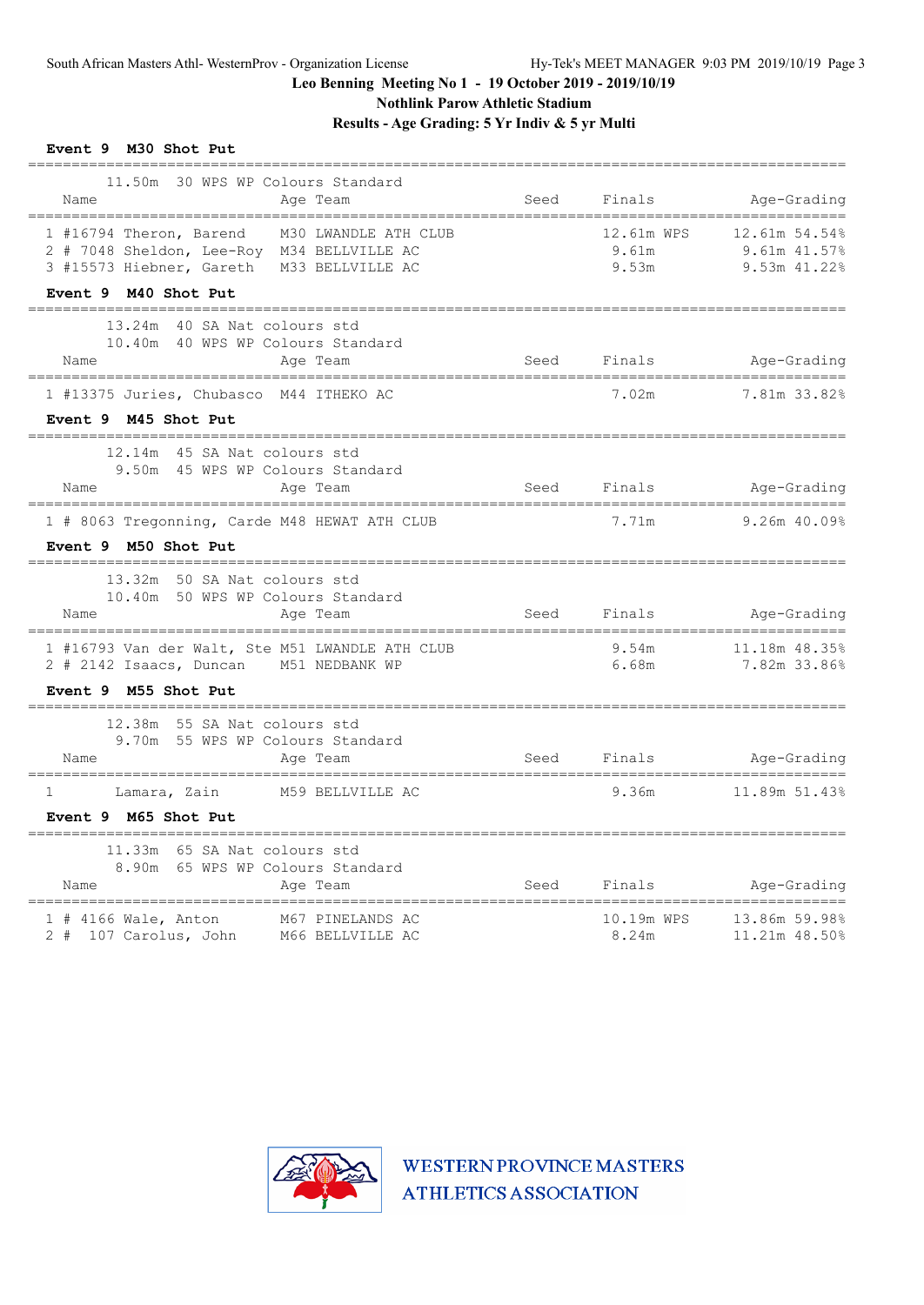**Nothlink Parow Athletic Stadium**

**Results - Age Grading: 5 Yr Indiv & 5 yr Multi**

| Event 9 M70 Shot Put                                                                                                                                                                                                                        |                                                              |      |                                                   |                                 |                                                                                        |               |                                              |
|---------------------------------------------------------------------------------------------------------------------------------------------------------------------------------------------------------------------------------------------|--------------------------------------------------------------|------|---------------------------------------------------|---------------------------------|----------------------------------------------------------------------------------------|---------------|----------------------------------------------|
| 11.70m<br>9.20m 70 WPS WP Colours Standard<br>Name                                                                                                                                                                                          | 70 SA Nat colours std<br>Age Team                            |      | Seed                                              | Finals                          |                                                                                        | Age-Grading   |                                              |
| 1 # 9048 Hough, Norman M72 BELLVILLE AC                                                                                                                                                                                                     |                                                              |      |                                                   |                                 | 11.44m WPS                                                                             | 14.65m 63.38% |                                              |
| Event 9 M80 Shot Put                                                                                                                                                                                                                        |                                                              |      |                                                   |                                 |                                                                                        |               |                                              |
| 9.30m 80 SA Nat colours std<br>7.25m 80 WPS WP Colours Standard<br>Name                                                                                                                                                                     | Age Team                                                     |      | Seed                                              | Finals                          |                                                                                        | Age-Grading   |                                              |
| 1 # 4480 Johnston, Steve M80 PINELANDS AC                                                                                                                                                                                                   |                                                              |      |                                                   |                                 | 8.53m WPS                                                                              | 12.84m 55.53% |                                              |
| Event $10$ W12-19 200 Meter Dash 200M - WOMEN                                                                                                                                                                                               |                                                              |      |                                                   |                                 |                                                                                        |               |                                              |
| Name                                                                                                                                                                                                                                        | Age Team                                                     |      | Seed                                              |                                 | Finals Wind                                                                            |               | Age-Grading                                  |
| 1 #20091 du Plessis, Stefa W16 BELLVILLE AC<br>2 #55662 Johnson, Emma W15 INDIVIDUAL ENTRY<br>3 # 35 Donough, Ameera W18 UNIVERSITY WESTE<br>4 #55626 Botha, Jeanni W18 HUGENOTE HOËRSKOOL<br>Event $10$ W20-29 200 Meter Dash 200M - WOMEN |                                                              |      |                                                   |                                 | 3.9<br>26.80<br>27.29 3.9<br>28.17 3.9 28.18 75.75%<br>29.45 3.9                       |               | 26.81 79.63%<br>27.30 78.20%<br>29.46 72.46% |
| Name                                                                                                                                                                                                                                        | Age Team                                                     |      | Seed                                              |                                 | Finals Wind                                                                            |               | Age-Grading                                  |
| 1 #55664 Jonathan, Lauren W22 INDIVIDUAL ENTRY<br>Event 10 W30 200 Meter Dash 200M - WOMEN                                                                                                                                                  |                                                              |      |                                                   |                                 | 25.77 3.9                                                                              |               | 25.78 82.81%                                 |
| 29.00 30 WPS WP Colours Standard<br>Name<br>Age Team                                                                                                                                                                                        |                                                              | Seed | Finals                                            | Wind                            | Age-Grading                                                                            |               |                                              |
| 1 # 6864 Eken, Maaike W30 CAPE PEN UNIVERS                                                                                                                                                                                                  |                                                              |      | 27.40 WPS                                         | 3.9                             | 27.41 77.88%                                                                           |               |                                              |
| Event 10 W40 200 Meter Dash 200M - WOMEN                                                                                                                                                                                                    |                                                              |      |                                                   |                                 |                                                                                        |               |                                              |
| 27.72 40 SA Nat colours std<br>31.00 40 WPS WP Colours Standard                                                                                                                                                                             |                                                              |      |                                                   |                                 |                                                                                        |               |                                              |
| Name<br>Age Team                                                                                                                                                                                                                            |                                                              | Seed | Finals                                            |                                 | Wind Age-Grading H#                                                                    |               |                                              |
| 1 #13011 Kotze, Retha<br>2 #12476 Tregonning, Rushd W44 HEWAT ATH CLUB<br>3 # 9940 Miske, Mirjam<br>4 #15199 Petersen, Fadwah W40 ITHEKO AC<br>5 #55627 Sutton, Natasha                                                                     | W40 BELLVILLE AC<br>W40 TYGERBERG AC<br>W42 INDIVIDUAL ENTRY |      | 29.78 WPS<br>30.39 WPS<br>31.64<br>32.66<br>32.86 | 1.9<br>1.9<br>1.9<br>1.9<br>1.9 | 27.83 76.70% 2<br>28.40 75.16% 2<br>29.56 72.19% 2<br>30.52 69.93% 2<br>30.70 69.51% 2 |               |                                              |
|                                                                                                                                                                                                                                             |                                                              |      |                                                   |                                 |                                                                                        |               |                                              |

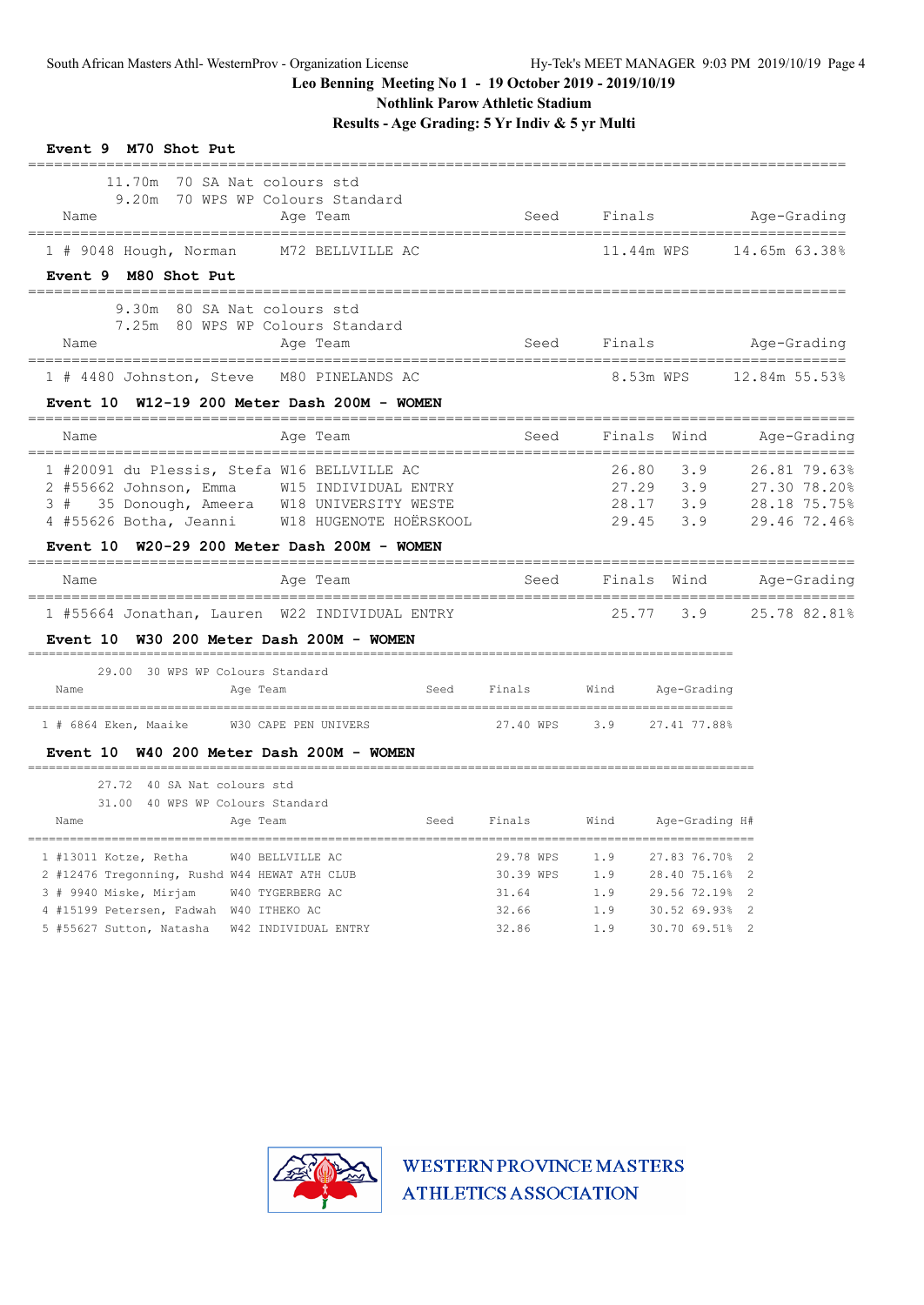**Event 10 W45 200 Meter Dash 200M - WOMEN**

## **Leo Benning Meeting No 1 - 19 October 2019 - 2019/10/19**

**Nothlink Parow Athletic Stadium**

## **Results - Age Grading: 5 Yr Indiv & 5 yr Multi**

| Name            | 28.84 45 SA Nat colours std<br>32.00 45 WPS WP Colours Standard | Age Team                                         |      | Seed Finals |     | Wind<br>_____________________________ |                    | Age-Grading H# |
|-----------------|-----------------------------------------------------------------|--------------------------------------------------|------|-------------|-----|---------------------------------------|--------------------|----------------|
|                 |                                                                 | 1 # 7222 Figland, Beverley W49 UNIVERSITY WESTE  |      | 30.28 WPS   |     | 1.9                                   |                    | 27.20 78.47% 2 |
|                 |                                                                 | Event 10 W55 200 Meter Dash 200M - WOMEN         |      |             |     |                                       |                    |                |
|                 | 31.32 55 SA Nat colours std                                     |                                                  |      |             |     |                                       |                    |                |
|                 | 35.00 55 WPS WP Colours Standard                                |                                                  |      |             |     |                                       |                    |                |
| Name            |                                                                 | Age Team                                         | Seed | Finals      |     | Wind                                  |                    | Age-Grading H# |
|                 | 1 # 3004 Ruppert, Annette W56 STRAND AC                         |                                                  |      |             |     | 31.78 WPS 1.9 26.26 81.28% 2          | ------------------ |                |
|                 |                                                                 | Event 11 M12-19 200 Meter Dash 200M - MEN        |      |             |     |                                       |                    |                |
| Name            |                                                                 | Age Team                                         | Seed | Finals Wind |     |                                       | Aqe-Grading H#     |                |
|                 |                                                                 | 1 #20938 Daniels, Gordon M18 LANGA ATHLETIC C    |      | 22.93       | 3.0 | ============                          | 22.94 84.26% 6     |                |
|                 | 2 #20496 Wyngaard, D                                            | M15 BELLVILLE AC                                 |      | 22.94       | 2.7 |                                       | 22.95 84.22% 5     |                |
|                 |                                                                 | 3 #55679 Cheme, Simamkele M17 INDIVIDUAL ENTRY   |      | 23.74       | 3.0 |                                       | 23.75 81.38%       | 6              |
|                 | 4 #17342 Koopman, Keanu M16 CAMISSA AC                          |                                                  |      | 23.96       | 2.7 |                                       | 23.97 80.63%       | 5              |
|                 |                                                                 | 5 #21395 Hadjie, Chadley M18 LANGA ATHLETIC C    |      | 24.66       | 3.0 |                                       | 24.67 78.35% 6     |                |
| 6               |                                                                 | Ariefdien, Abdul-M M19 VELOCITY ATH CLUB         |      | 24.67       | 2.8 |                                       | 24.68 78.31% 7     |                |
|                 |                                                                 | 7 #14427 Ketsekile, Ephrai M16 KHAYALITSHA AC    |      | 24.70       | 3.0 |                                       | 24.71 78.22%       | 6              |
|                 | 8 #20944 Levin, Casey                                           | M17 LANGA ATHLETIC C                             |      | 24.96       | 2.7 |                                       | 24.97 77.40% 5     |                |
|                 |                                                                 | 9 #55656 Carolus, Andrew M17 INDIVIDUAL ENTRY    |      | 25.11       | 2.8 |                                       | 25.12 76.94%       | 7              |
|                 | 10 #20045 Arendse, Jaden M15 ULTRA AC                           |                                                  |      | 25.34       | 3.0 |                                       | 25.35 76.24%       | 6              |
|                 | 11 #20069 Kamrodien, Zamaan M14 ULTRA AC                        |                                                  |      | 25.38       | 3.0 |                                       | 25.39 76.12%       | 6              |
|                 |                                                                 | 12 #21127 Mageza, Luklanga M15 INDIVIDUAL ENTRY  |      | 25.60       | 2.8 |                                       | 25.61 75.47%       | 7              |
|                 |                                                                 | 13 #16955 Mgikela, Kuhle M15 KHAYALITSHA AC      |      | 25.91       | 2.7 |                                       | 25.92 74.57%       | 5              |
|                 |                                                                 | 14 #55654 Daniels, Caleb M17 VARSITY OLD BOYS AC |      | 26.71       | 2.8 |                                       | 26.72 72.33%       | 7              |
|                 |                                                                 | 15 #14713 Manikivana, Sayam M15 KHAYALITSHA AC   |      | 26.83       | 2.8 |                                       | 26.84 72.01%       | 7              |
|                 | 16 #20070 Isaacs, Zaid                                          | M13 ULTRA AC                                     |      | 27.70       | 3.0 |                                       | 27.71 69.75% 6     |                |
| <b>Event 11</b> |                                                                 | M20-29 200 Meter Dash 200M - MEN                 |      |             |     |                                       |                    |                |
| Name            | ______________                                                  | Age Team                                         | Seed | Finals Wind |     | ___________________________________   | Age-Grading H#     |                |
|                 | 1 # 225 Ruiters, Curt                                           | M28 PAARL AC                                     |      | 22.88       | 2.5 |                                       | 22.89 84.44% 4     |                |
|                 |                                                                 | 2 #55625 Bergstedt, Ashwyn M29 STELLENBOSCH AC   |      | 23.00       | 2.5 |                                       | 23.01 84.00% 4     |                |
|                 | 3 #17513 Elliot, Darren M20 BELLVILLE AC                        |                                                  |      | 23.29       | 2.7 |                                       | 23.30 82.95% 5     |                |
|                 | 4 #55660 Kohl, Dominge                                          | M21 BELLVILLE AC                                 |      | 23.65       | 2.7 |                                       | 23.66 81.69% 5     |                |
|                 | 5 #17343 Siko, Avugile                                          | M20 CAMISSA AC                                   |      | 24.36       | 2.7 |                                       | 24.37 79.31% 5     |                |
|                 |                                                                 | Event 11 M30 200 Meter Dash 200M - MEN           |      |             |     |                                       |                    |                |

|      |  | 24.50 30 WPS WP Colours Standard          |      |        |      |                |
|------|--|-------------------------------------------|------|--------|------|----------------|
| Name |  | Age Team                                  | Seed | Finals | Wind | Age-Grading H# |
|      |  |                                           |      |        |      |                |
|      |  | 1 #15573 Hiebner, Gareth M33 BELLVILLE AC |      | 24.81  | 2.5  | 24.82.77.87% 4 |
|      |  | 2 #55658 Steenkamp, Theodo M30 PAROW AC   |      | 28.34  | 2.5  | 28.35 68.17% 4 |

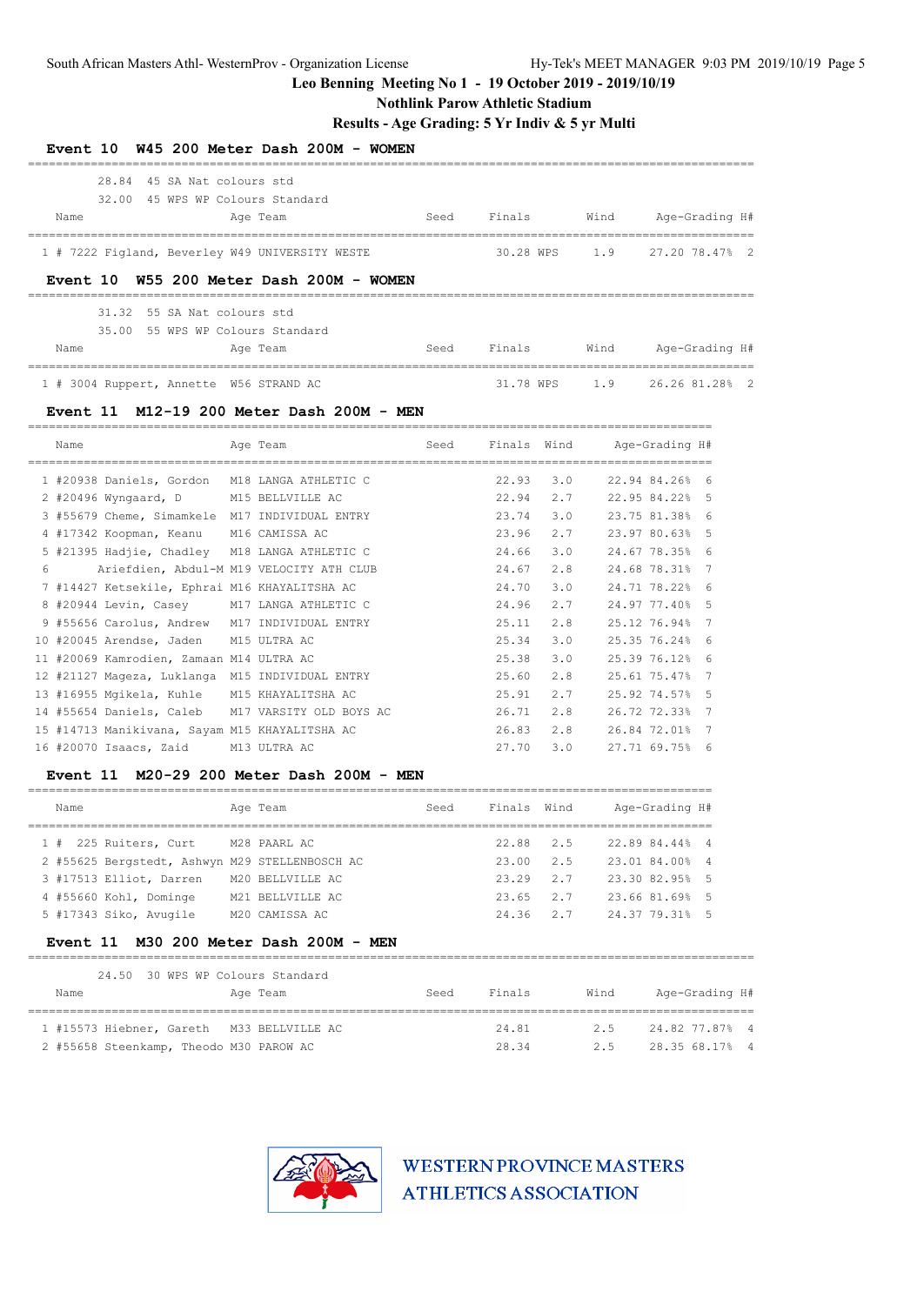**Nothlink Parow Athletic Stadium**

**Results - Age Grading: 5 Yr Indiv & 5 yr Multi**

| M35 200 Meter Dash 200M - MEN<br><b>Event 11</b>                             |      |               |             |                                                  |
|------------------------------------------------------------------------------|------|---------------|-------------|--------------------------------------------------|
| 22.90<br>35 SA Nat colours std                                               |      |               |             |                                                  |
| 25.00 35 WPS WP Colours Standard                                             |      |               |             |                                                  |
| Name<br>Age Team                                                             | Seed | Finals        | Wind        | Age-Grading H#                                   |
| 1 # 7055 Le Grange, Jacobu M39 BELLVILLE AC                                  |      | 25.31         | 2.5         | 24.90 77.60% 4                                   |
| Event 11 M40 200 Meter Dash 200M - MEN                                       |      |               |             |                                                  |
| 23.42<br>40 SA Nat colours std                                               |      |               |             |                                                  |
| 25.50 40 WPS WP Colours Standard                                             |      |               |             |                                                  |
| Name<br>Age Team                                                             | Seed | Finals        | Wind        | Age-Grading H#                                   |
| 1 # 2839 Roopnarain, Junai M40 STRAND AC                                     |      | 28.97         | 2.4         | 27.63 69.93% 3                                   |
| Event 11 M45 200 Meter Dash 200M - MEN                                       |      |               |             |                                                  |
| 24.22<br>45 SA Nat colours std                                               |      |               |             |                                                  |
| 26.50 45 WPS WP Colours Standard                                             |      |               |             |                                                  |
| Age Team<br>Name                                                             | Seed | Finals        | Wind        | Age-Grading H#                                   |
| 1 #13836 Basson, Marius<br>M47 ORANJERIVIER AK                               |      | 24.99 WPS     | 2.4         | 23.08 83.71%<br>$\overline{\mathbf{3}}$          |
| 2 #15571 Cloete, John<br>M48 BELLVILLE AC                                    |      | 25.61 WPS     | 2.4         | 23.66 81.69%<br>- 3                              |
| M48 TYGERBERG AC<br>3 #17499 Home, James                                     |      | 26.30 WPS     | 2.4         | 24.29 79.54%<br>$\overline{\mathbf{3}}$          |
| 4 # 6871 Cottee, Alistair M49 CAPE PEN UNIVERS                               |      | 27.14         | 2.4         | 25.07 77.08% 3                                   |
| 5 #55657 Hollenbach, Lione M48 PAROW AC                                      |      | 27.43         | 2.4         | 25.34 76.27% 3                                   |
| 6 #16127 Louw, Pieter<br>M45 CAPE MULTI-SPORT                                |      | 28.57         | 2.4         | 26.39 73.22% 3                                   |
| Event 11 M50 200 Meter Dash 200M - MEN                                       |      |               |             |                                                  |
| 25.00<br>50 SA Nat colours std                                               |      |               |             |                                                  |
| 27.50 50 WPS WP Colours Standard                                             |      |               |             |                                                  |
| Name<br>Age Team                                                             | Seed | Finals        | Wind        | Age-Grading H#<br>===================            |
| 1 #55677 Botha, Marthinus M51 INDIVIDUAL ENTRY                               |      | 28.79         | 2.2         | 25.73 75.13% 2                                   |
| 2 # 2142 Isaacs, Duncan M51 NEDBANK WP                                       |      | 30.89         | 2.2         | 27.60 70.02% 2                                   |
| 3 #55628 Abrahams, Edward M51 INDIVIDUAL ENTRY                               |      | 34.08         | $2 \cdot 2$ | 30.45 63.47% 2                                   |
| Event 11 M55 200 Meter Dash 200M - MEN                                       |      |               |             |                                                  |
| 25.83 55 SA Nat colours std                                                  |      |               |             |                                                  |
| 28.90 55 WPS WP Colours Standard                                             |      |               |             |                                                  |
| Name<br>Age Team<br>==================================                       | Seed | Finals        | Wind        | Age-Grading H#                                   |
| 1 # 3314 Toll, Michael M55 ITHEKO AC                                         |      | 27.38 WPS 2.2 |             | 23.64 81.74% 2                                   |
| 2<br>Ruiters, Denver M55 BOLMA                                               |      | 28.12 WPS 2.2 |             | 24.28 79.59% 2                                   |
| Event 11 M60 200 Meter Dash 200M - MEN                                       |      |               |             |                                                  |
| 26.76 60 SA Nat colours std                                                  |      |               |             |                                                  |
| 30.00 60 WPS WP Colours Standard                                             |      |               |             |                                                  |
| Name<br>Age Team                                                             |      |               |             | Seed Finals Wind Age-Grading                     |
| ===========================<br>1 # 7263 Warries, Joseph M63 UNIVERSITY WESTE |      | 28.69 WPS     | 0.7         | ================================<br>23.91 80.83% |
| 2<br>Henkeman, Stan M61 BELLVILLE AC                                         |      | 32.74         | 0.7         | 27.28 70.83%                                     |

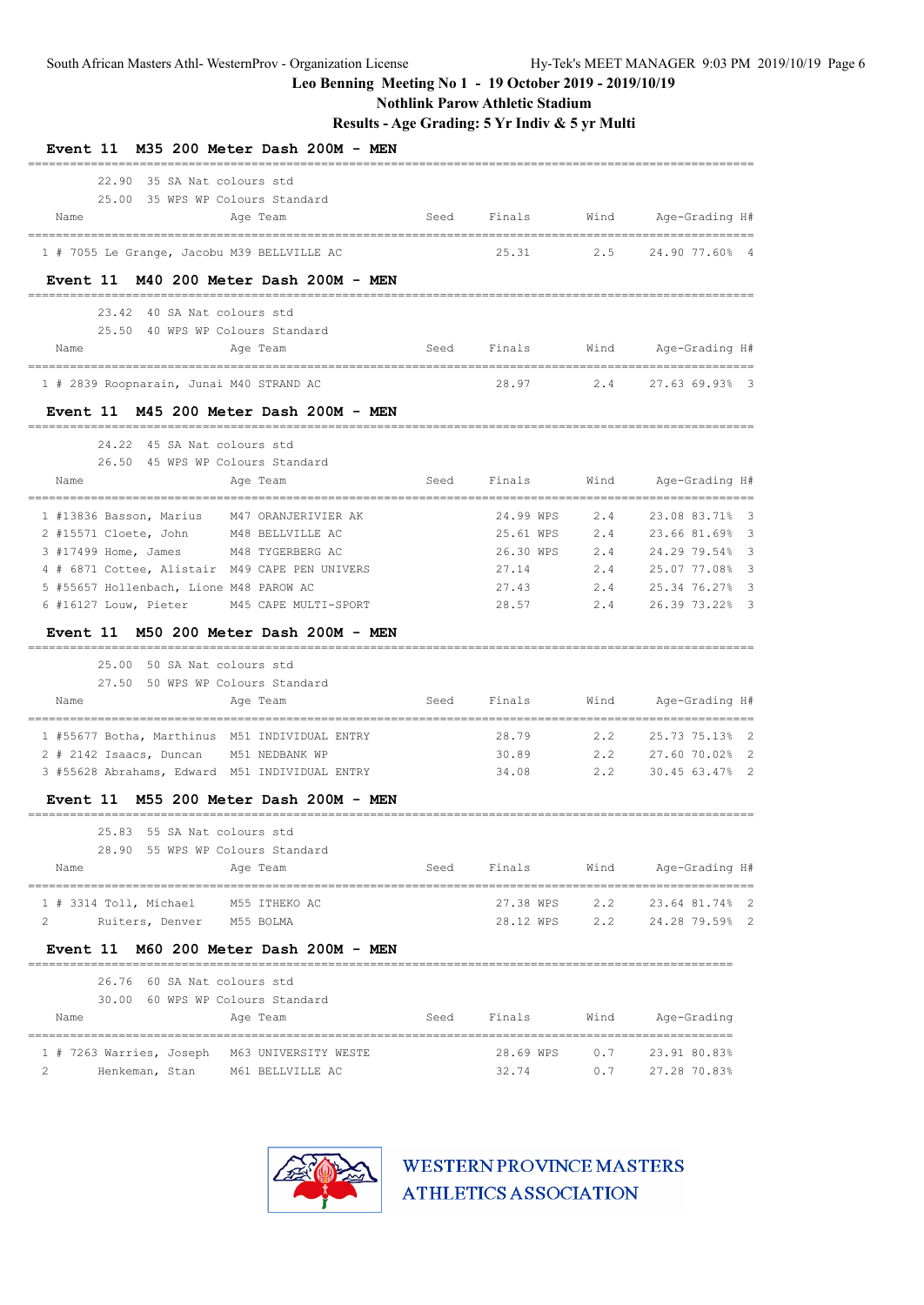**Nothlink Parow Athletic Stadium**

**Results - Age Grading: 5 Yr Indiv & 5 yr Multi**

| Event 11 M65 200 Meter Dash 200M - MEN                                                                                                         |          |      |                        |      |                                  |                                                                         |
|------------------------------------------------------------------------------------------------------------------------------------------------|----------|------|------------------------|------|----------------------------------|-------------------------------------------------------------------------|
| 28.40 65 SA Nat colours std<br>32.00 65 WPS WP Colours Standard<br>Name                                                                        | Age Team | Seed | Finals                 | Wind | Age-Grading                      |                                                                         |
| 1 # 617 Deetlefs, Pietie M66 BOLMA                                                                                                             |          |      | 29.50 WPS              | 0.7  | 23.63 81.80%                     |                                                                         |
| Event 11 M85 200 Meter Dash 200M - MEN                                                                                                         |          |      |                        |      |                                  |                                                                         |
| 44.00 85 SA Nat colours std<br>49.00 85 WPS WP Colours Standard<br>Name                                                                        | Age Team | Seed | Finals                 |      | Wind Age-Grading                 |                                                                         |
| 1 # 6872 Ridge, Arthur M88 CAPE PEN UNIVERS                                                                                                    |          |      | 42.51 SA               | 0.7  | 25.73 75.11%                     |                                                                         |
| Event 12 W15-19 Long Jump                                                                                                                      |          |      |                        |      |                                  |                                                                         |
| Name                                                                                                                                           | Age Team |      | Seed                   |      |                                  | Finals Wind Age-Grading                                                 |
| 1 #20091 du Plessis, Stefa W16 BELLVILLE AC<br>2 #20955 Jacobs, Vernolene W16 LANGA ATHLETIC C<br>3 #21579 Snyman, Fatima W18 LANGA ATHLETIC C |          |      |                        |      | ================<br>4.88m        | 3.5 4.88m 64.89%<br>4.27m 2.6 4.27m 56.78%<br>4.00m  0.9  4.00m  53.19% |
| Event 12 W20-29 Long Jump<br>------------------------                                                                                          |          |      |                        |      |                                  |                                                                         |
| Name                                                                                                                                           | Age Team |      | Seed                   |      | Finals Wind                      | Age-Grading<br>============                                             |
| 1 # 7044 Haupt, Aneesah W23 BELLVILLE AC<br>Event 12 W40 Long Jump                                                                             |          |      |                        |      | 4.77m<br>2.0                     | 4.77m 63.43%                                                            |
| 4.72m 40 SA Nat colours std<br>3.95m 40 WPS WP Colours Standard<br>Name                                                                        | Age Team | Seed | Finals                 | Wind | Age-Grading                      |                                                                         |
| 1 #16106 Genis, Tanya W40 TYGERBERG AC                                                                                                         |          |      | 3.78m                  |      | 2.5 4.19m 55.83%                 |                                                                         |
| 2 #55627 Sutton, Natasha W42 INDIVIDUAL ENTRY                                                                                                  |          |      | 3.37m                  |      | 1.4 3.74m 49.78%                 |                                                                         |
| Event 12 W50 Long Jump<br>4.13m 50 SA Nat colours std                                                                                          |          |      |                        |      |                                  |                                                                         |
| 3.45m 50 WPS WP Colours Standard<br>Name                                                                                                       | Age Team | Seed | Finals                 | Wind | Age-Grading                      |                                                                         |
| 1 # 7035 Le Roux, Rentia W50 BELLVILLE AC<br>-- #20876 Scholtz, Gloria W50 CAPRICORN AC                                                        |          |      | 3.53m WPS<br><b>ND</b> | NWI  | 2.4 4.42m 58.83%                 |                                                                         |
| Event 12 W55 Long Jump                                                                                                                         |          |      |                        |      |                                  |                                                                         |
| 3.88m 55 SA Nat colours std<br>3.20m 55 WPS WP Colours Standard<br>Name                                                                        | Age Team | Seed | Finals                 | Wind | Age-Grading                      |                                                                         |
| 1 #55631 De Lange, Patrici W59 CAPRICORN AC<br>2 #55648 Thomas, Sheila W56 CAPRICORN AC                                                        |          |      | 2.28m<br>1.64m         | 3.3  | 3.05m 40.64%<br>1.6 2.19m 29.23% |                                                                         |

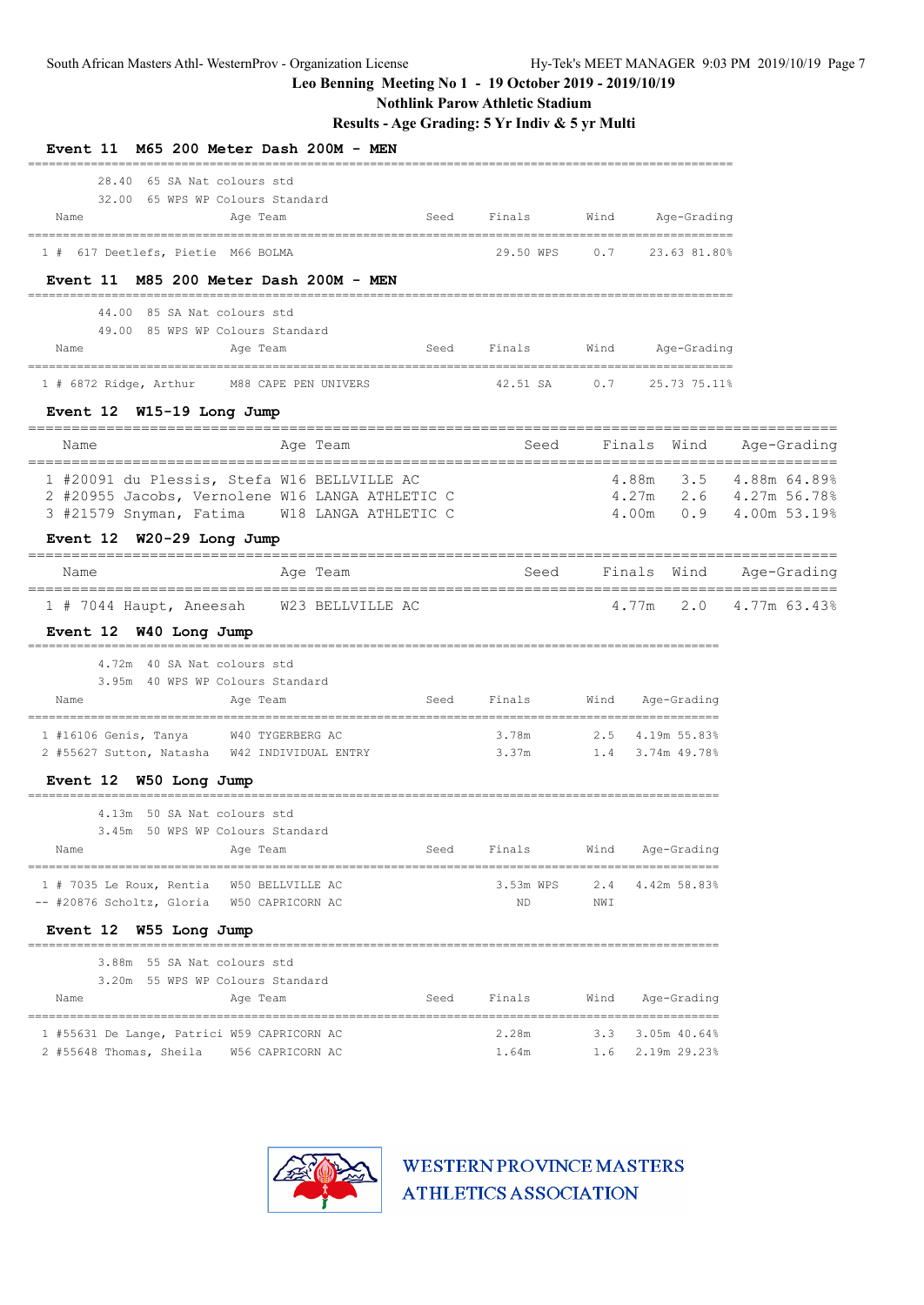**Nothlink Parow Athletic Stadium**

**Results - Age Grading: 5 Yr Indiv & 5 yr Multi**

| Name                                       | Age Team                                                                                                                                             | Seed                       |                    |  | Finals Wind Age-Grading                                                                   |   |
|--------------------------------------------|------------------------------------------------------------------------------------------------------------------------------------------------------|----------------------------|--------------------|--|-------------------------------------------------------------------------------------------|---|
|                                            | 1 #55684 Van Staden, Pierr M16 PAARL AC                                                                                                              |                            |                    |  | 5.77m 3.1 5.77m 64.47%                                                                    |   |
| Event 13 M40 Long Jump                     |                                                                                                                                                      |                            |                    |  |                                                                                           |   |
| 6.12m 40 SA Nat colours std                | 5.10m 40 WPS WP Colours Standard                                                                                                                     |                            |                    |  |                                                                                           |   |
| Name                                       | Age Team                                                                                                                                             | Seed Finals                | Wind Age-Grading   |  |                                                                                           |   |
| 1 #13375 Juries, Chubasco M44 ITHEKO AC    |                                                                                                                                                      | 3.95m                      | $0.7$ 4.30m 48.11% |  |                                                                                           |   |
| Event 13 M55 Long Jump                     |                                                                                                                                                      |                            |                    |  |                                                                                           |   |
| 5.19m 55 SA Nat colours std                | 4.30m 55 WPS WP Colours Standard                                                                                                                     |                            |                    |  |                                                                                           |   |
| Name                                       | Age Team                                                                                                                                             | Seed Finals                | Wind Age-Grading   |  |                                                                                           |   |
| 1 # 9945 Bredeveldt, Neal M58 TYGERBERG AC |                                                                                                                                                      | 4.59m WPS 2.1 6.02m 67.30% |                    |  |                                                                                           |   |
|                                            | 2 #13263 Van Daalen, Dirk M56 SA POLICE SER AC                                                                                                       | 4.50m WPS 4.3 5.90m 65.98% |                    |  |                                                                                           |   |
| Event 14 W12-19 800 Meter Run              |                                                                                                                                                      |                            |                    |  |                                                                                           |   |
| Name                                       | Age Team                                                                                                                                             | Seed                       | Finals             |  | Age-Grading                                                                               |   |
|                                            | 1 #20815 Mabentsela, Siwap W15 GUGULETHU AC<br>2 #55666 Maniniwa, Samkaii W14 INDIVIDUAL ENTRY<br>3 #21393 Dumezweni, Sinesi W14 VARSITY OLD BOYS AC |                            |                    |  | 2:39.22 2:39.23 71.15%<br>2:50.14 2:50.15 66.58%<br>2:55.34 2:55.35 64.61%                |   |
| Event 14 W30 800 Meter Run                 |                                                                                                                                                      |                            |                    |  |                                                                                           |   |
| Name                                       | 2:43.00 30 WPS WP Colours Standard<br>Age Team                                                                                                       |                            | Seed Finals        |  | Age-Grading                                                                               |   |
|                                            | 1 # 1789 Snyders, Juanita W30 SPARTAN HARRIERS AC                                                                                                    | 2:55.15                    |                    |  | 2:55.16 64.68%                                                                            |   |
| Event 14 W35 800 Meter Run                 |                                                                                                                                                      |                            |                    |  |                                                                                           |   |
|                                            | $2:29.00$ 35 SA Nat colours std                                                                                                                      |                            |                    |  |                                                                                           |   |
| Name                                       | 2:45.00 35 WPS WP Colours Standard<br>Age Team                                                                                                       | Seed                       | Finals             |  | Age-Grading                                                                               |   |
|                                            | 1 # 3573 Lepati, Emmarenti W36 ITHEKO AC                                                                                                             |                            |                    |  | 2:40.56 WPS 2:39.78 70.90%                                                                |   |
| Event 15 M12-19 800 Meter Run              |                                                                                                                                                      |                            |                    |  |                                                                                           |   |
| Name                                       | Age Team                                                                                                                                             | Seed                       |                    |  | Finals Age-Grading H#                                                                     |   |
|                                            | 1 #21109 Elloutfi, Aghmad M18 TITANS<br>2 #20465 Ncapayi, Zubenath M17 CENTRAL AC<br>3 #20933 Metu, Busisani M17 LANGA ATHLETIC C                    |                            |                    |  | $2:01.98$ $2:01.99$ $82.89$ $2$<br>2:05.19 2:05.20 80.77% 2<br>$2:07.15$ $2:07.16$ 79.52% | 2 |
|                                            | 4 #21104 Newton, Liam M15 INDIVIDUAL ENTRY<br>5 #12356 Valentine, Malik M19 ULTRA AC                                                                 |                            |                    |  | 2:10.66 2:10.67 77.38%<br>2:12.59 2:12.60 76.26% 2                                        | 2 |
|                                            | 6 #55678 Jali, Lababalo M16 INDIVIDUAL ENTRY                                                                                                         |                            |                    |  | 2:15.79 2:15.80 74.46% 2                                                                  |   |

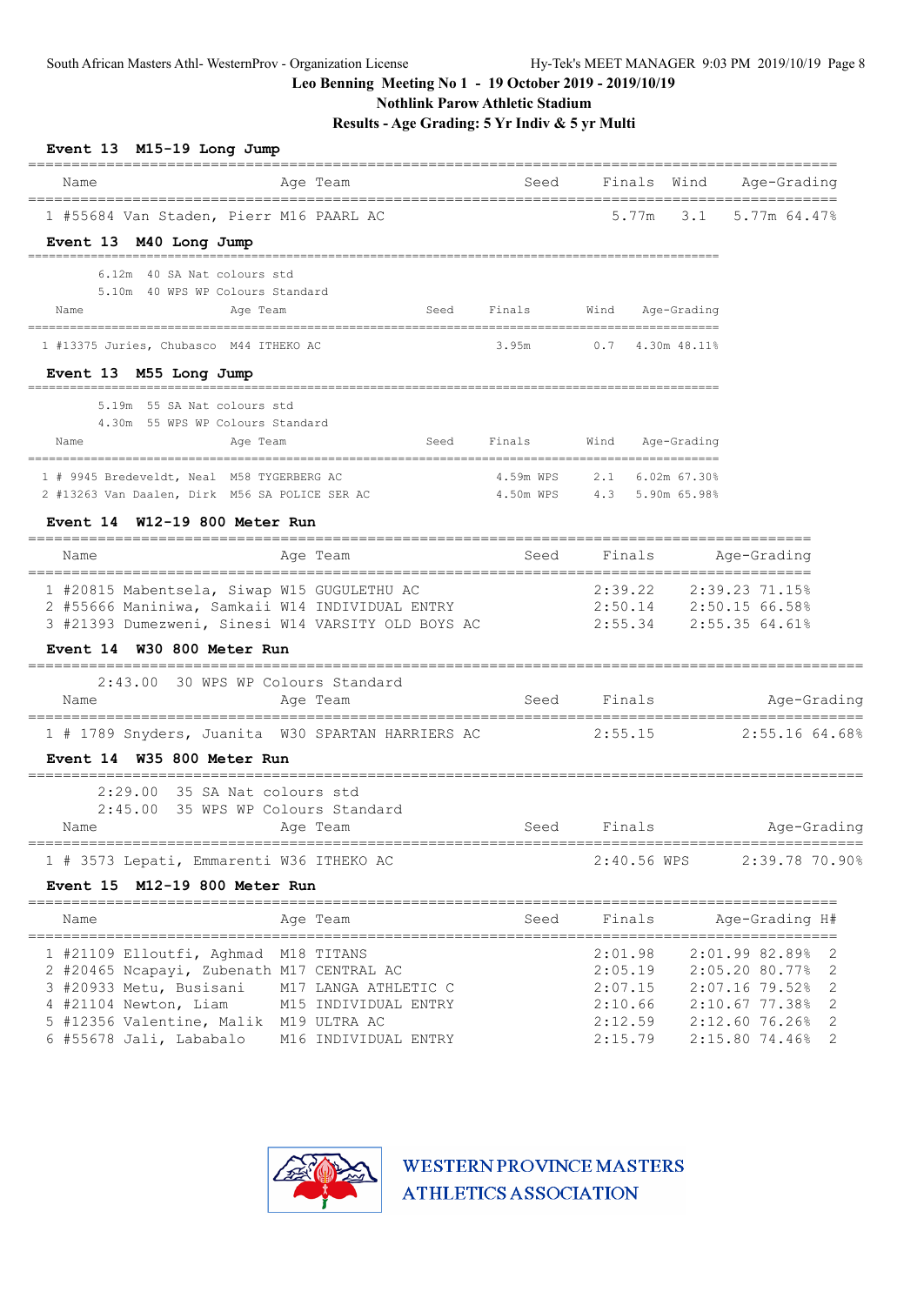South African Masters Athl- WesternProv - Organization License Hy-Tek's MEET MANAGER 9:03 PM 2019/10/19 Page 9

**Leo Benning Meeting No 1 - 19 October 2019 - 2019/10/19**

**Nothlink Parow Athletic Stadium**

**Results - Age Grading: 5 Yr Indiv & 5 yr Multi**

| Event 15 M12-19 800 Meter Run                       |      |             |                                            |
|-----------------------------------------------------|------|-------------|--------------------------------------------|
| 7 #20685 Morrison, Jaydin M15 INDIVIDUAL ENTRY      |      | 2:20.65     | 2:20.66 71.89%<br>2                        |
| 8 #55667 Titus, Charlton M14 BELLVILLE AC           |      | 2:22.04     | 2:22.05 71.18%<br>$\overline{2}$           |
| 9 #55668 Mabuto, Ntando<br>M14 INDIVIDUAL ENTRY     |      | 2:23.69     | 2:23.70 70.37% 2                           |
| 10 # 9480 Moilo, Sinebhongo M16 KHAYALITSHA AC      |      | 2:25.71     | $2:25.72$ 69.39%<br>2                      |
| -- #55679 Cheme, Simamkele M17 INDIVIDUAL ENTRY     |      | DNF         | 2                                          |
| Event 15 M20-29 800 Meter Run                       |      |             |                                            |
| Name<br>Age Team                                    | Seed | Finals      | Age-Grading H#                             |
| 1 #55673 Brink, Lambert M22 STELLENBOSCH AC         |      | 2:02.50     | ====================<br>$2:02.51$ 82.54% 2 |
| Event 15 M30 800 Meter Run                          |      |             |                                            |
| 2:12.00 30 WPS WP Colours Standard                  |      |             |                                            |
| Name<br>Age Team                                    |      | Seed Finals | Age-Grading                                |
| 1 # 126 Rix, Andre M33 TITANS                       |      | 2:34.52     | 2:34.53 65.43%                             |
| Event 15 M35 800 Meter Run                          |      |             |                                            |
| $2:00.00$ 35 SA Nat colours std                     |      |             |                                            |
| 2:14.00 35 WPS WP Colours Standard                  |      |             |                                            |
| Name<br>Age Team                                    | Seed | Finals      | Age-Grading                                |
| 1 #11283 Basson, Jacques M39 NAMAQUA                |      | 2:14.47     | 2:13.36 75.82%                             |
| 2 #16060 Sethibang, Kabelo M37 SA POLICE SER AC     |      | 2:16.81     | $2:15.68$ 74.53%                           |
| Event 15 M40 800 Meter Run                          |      |             |                                            |
| 2:01.00 40 SA Nat colours std                       |      |             |                                            |
| 2:16.00 40 WPS WP Colours Standard                  |      |             |                                            |
| Age Team<br>Name                                    |      | Seed Finals | Age-Grading                                |
| 1 # 1381 Von Durckheim, Ch M41 STELLENBOSCH AC      |      | 2:14.36 WPS | 2:08.45 78.71%                             |
| 2 #13375 Juries, Chubasco M44 ITHEKO AC             |      | 2:38.60     | 2:31.63 66.68%                             |
| Event 15 M45 800 Meter Run<br>===================== |      |             |                                            |
| 2:07.00 45 SA Nat colours std                       |      |             |                                            |
| 2:22.00 45 WPS WP Colours Standard                  |      |             |                                            |
| Age Team<br>Name                                    | Seed | Finals      | Age-Grading                                |
| 1 #11943 Peacock, Michael M46 CAPE PEN UNIVERS      |      | 2:30.65     | 2:18.65 72.93%                             |
| 2 # 6899 Bezuidenhout, Rog M46 CAPE PEN UNIVERS     |      | 2:32.86     | 2:20.68 71.88%                             |
| Event 15 M55 800 Meter Run                          |      |             |                                            |
| 2:18.00 55 SA Nat colours std                       |      |             |                                            |
| 2:35.00 55 WPS WP Colours Standard                  | Seed | Finals      | Age-Grading                                |
| Age Team<br>Name                                    |      |             |                                            |
| 1 #55661 Williams, Alan M55 INDIVIDUAL ENTRY        |      |             | 2:29.21 WPS 2:06.68 79.81%                 |

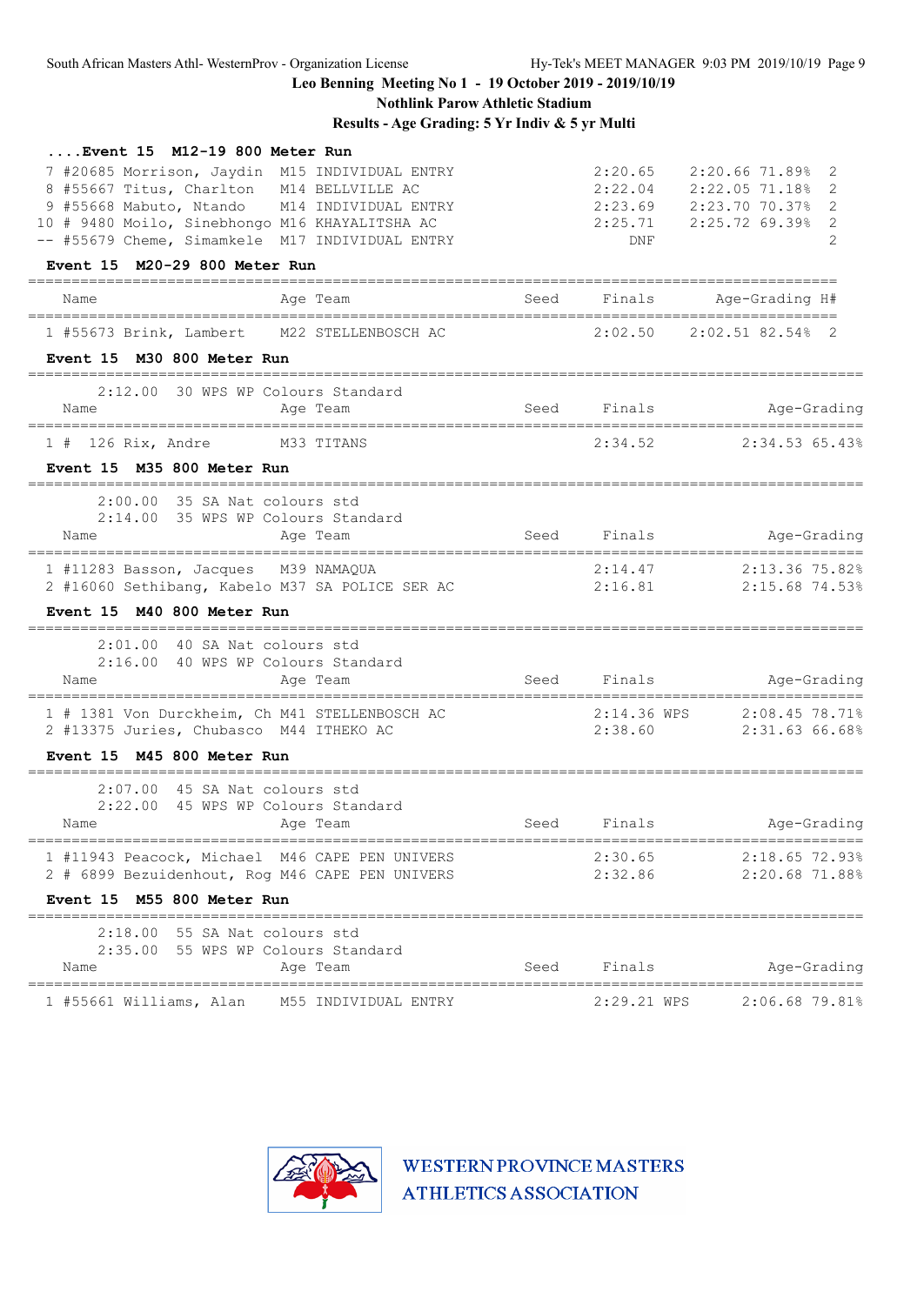**Nothlink Parow Athletic Stadium**

**Results - Age Grading: 5 Yr Indiv & 5 yr Multi**

|                                                                    | 2:50.00 70 SA Nat colours std                                            |      |                                 |        |                          |                              |              |
|--------------------------------------------------------------------|--------------------------------------------------------------------------|------|---------------------------------|--------|--------------------------|------------------------------|--------------|
|                                                                    | 3:10.00 70 WPS WP Colours Standard                                       |      |                                 |        |                          |                              |              |
| Name                                                               | Age Team                                                                 |      | Seed                            | Finals |                          |                              | Age-Grading  |
|                                                                    | 1 # 2148 Cleophas, Henry M70 NEDBANK WP                                  |      |                                 |        | 2:56.33 WPS              | 2:10.84 77.28%               |              |
| Event 23 W12-19 100 Meter Dash                                     |                                                                          |      |                                 |        |                          |                              |              |
| Name                                                               | Age Team                                                                 |      | Seed                            | Finals | Wind                     |                              | Age-Grading  |
|                                                                    | 1 #21579 Snyman, Fatima W18 LANGA ATHLETIC C                             |      |                                 | 13.40  | 2.7                      |                              | 13.41 78.28% |
| $2 \#$                                                             | 35 Donough, Ameera W18 UNIVERSITY WESTE                                  |      |                                 | 13.44  | 2.7                      |                              | 13.45 78.05% |
| 3 #20038 Boltman, Jade                                             | W15 ULTRA AC                                                             |      |                                 | 13.46  | 2.7                      |                              | 13.47 77.93% |
|                                                                    | 4 #20955 Jacobs, Vernolene W16 LANGA ATHLETIC C                          |      |                                 |        | 13.95 2.7                | 13.96 75.20%                 |              |
| 5 #55626 Botha, Jeanni                                             | W18 HUGENOTE HOËRSKOOL<br>6 #55652 Ngolo, Sinesipho W15 LANGA ATHLETIC C |      |                                 | 14.06  | 2.7<br>14.90 2.7         | 14.07 74.61%<br>14.91 70.40% |              |
|                                                                    | 7 #21055 Cox Akongo, Milka W16 MIDAS SPARTANS                            |      |                                 | 16.34  | 2.7                      |                              | 16.35 64.20% |
| Event 23 W20-29 100 Meter Dash                                     |                                                                          |      |                                 |        |                          |                              |              |
| Name                                                               | Age Team                                                                 |      | Seed Finals Wind Age-Grading H# |        |                          |                              |              |
| 1 #13295 du Plessis, Keles W20 BELLVILLE AC                        |                                                                          |      | 12.75 2.3                       |        | 12.76 82.27% 2           |                              |              |
|                                                                    | 2 #55664 Jonathan, Lauren W22 INDIVIDUAL ENTRY                           |      | 12.79 2.3                       |        | 12.80 82.02% 2           |                              |              |
| 3 # 7044 Haupt, Aneesah W23 BELLVILLE AC                           |                                                                          |      | 13.12 2.3                       |        | 13.13 79.95% 2           |                              |              |
| Event 23 W30 100 Meter Dash                                        |                                                                          |      |                                 |        |                          |                              |              |
| 14.20 30 WPS WP Colours Standard                                   |                                                                          |      |                                 |        |                          |                              |              |
| Name                                                               | Age Team                                                                 |      | Seed Finals                     | Wind   | Age-Grading H#           |                              |              |
| 1 # 6864 Eken, Maaike W30 CAPE PEN UNIVERS                         |                                                                          |      | 13.39 WPS 2.3 13.40 78.34% 2    |        |                          |                              |              |
| Event 23 W40 100 Meter Dash<br>=================================== |                                                                          |      |                                 |        |                          |                              |              |
| 13.47 40 SA Nat colours std                                        |                                                                          |      |                                 |        |                          |                              |              |
| 14.80 40 WPS WP Colours Standard                                   |                                                                          |      |                                 |        |                          |                              |              |
| Name                                                               | Age Team                                                                 |      | Seed Finals                     | Wind   | Age-Grading H#           |                              |              |
| 1 #12476 Tregonning, Rushd W44 HEWAT ATH CLUB                      |                                                                          |      | 14.25 WPS                       |        | 2.1 13.61 77.12% 3       |                              |              |
| 1 #13011 Kotze, Retha W40 BELLVILLE AC                             |                                                                          |      | 14.25 WPS 2.1 13.61 77.12% 3    |        |                          |                              |              |
| 3 #55627 Sutton, Natasha W42 INDIVIDUAL ENTRY                      |                                                                          |      | 15.13                           | 2.1    | 14.45 72.64% 3           |                              |              |
| 4 # 9940 Miske, Mirjam W40 TYGERBERG AC                            |                                                                          |      |                                 |        | 15.24 2.1 14.56 72.11% 3 |                              |              |
| 5 #15199 Petersen, Fadwah W40 ITHEKO AC                            |                                                                          |      |                                 |        | 15.31 2.1 14.62 71.78% 3 |                              |              |
| 6 #16106 Genis, Tanya W40 TYGERBERG AC                             |                                                                          |      |                                 |        | 16.41 2.1 15.67 66.97% 3 |                              |              |
| Event 23 W45 100 Meter Dash                                        |                                                                          |      |                                 |        |                          |                              |              |
| 13.83 45 SA Nat colours std                                        |                                                                          |      |                                 |        |                          |                              |              |
| 15.30 45 WPS WP Colours Standard                                   |                                                                          |      |                                 |        |                          |                              |              |
| Name                                                               | Age Team                                                                 | Seed | Finals                          |        | Wind Age-Grading H#      |                              |              |
| 1 # 7222 Figland, Beverley W49 UNIVERSITY WESTE                    |                                                                          |      | 14.13 WPS                       | 2.1    | 13.00 80.75% 3           |                              |              |
| 2 # 6868 Borchardt, Nadine W45 CAPE PEN UNIVERS                    |                                                                          |      | 14.55 WPS 2.1 13.39 78.42% 3    |        |                          |                              |              |

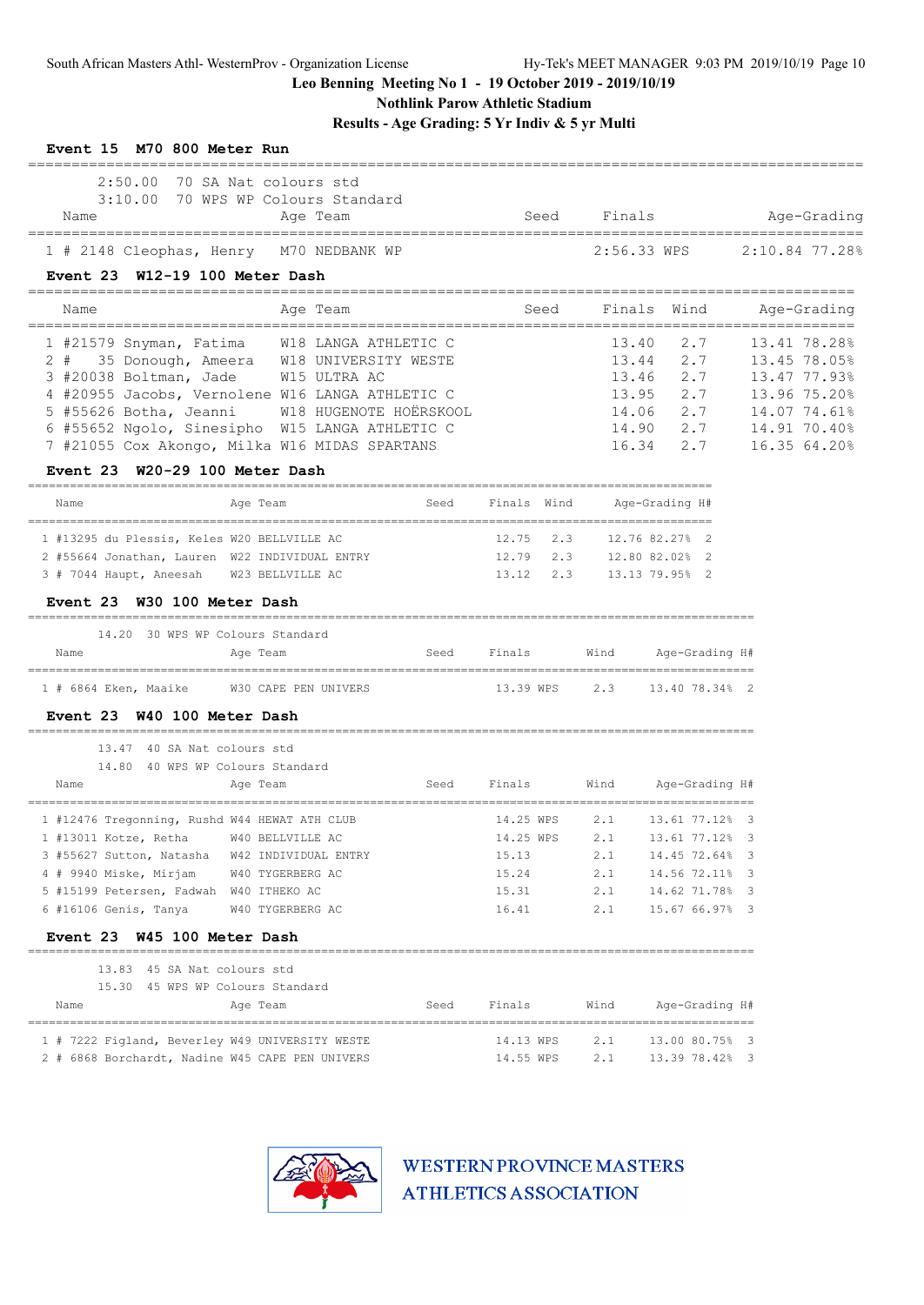## **Nothlink Parow Athletic Stadium**

## **Results - Age Grading: 5 Yr Indiv & 5 yr Multi**

#### **Event 24 M12-19 100 Meter Dash**

| Name                                            | Age Team                | Seed | Finals Wind |     |      | Age-Grading H# |     |
|-------------------------------------------------|-------------------------|------|-------------|-----|------|----------------|-----|
| 22 Parker, Tashriq M19 ULTRA AC<br>1#           |                         |      | 11.13       | 3.3 |      | 11.14 87.96%   | - 5 |
| 2 #20496 Wyngaard, D                            | M15 BELLVILLE AC        |      | 11.19       | 3.1 |      | 11.20 87.49%   | - 6 |
| 3 #20938 Daniels, Gordon M18 LANGA ATHLETIC C   |                         |      | 11.33       | 3.3 |      | 11.34 86.41%   | - 5 |
| 4 #20110 Aldana, Alejandro M17 BELLVILLE AC     |                         |      | 11.38       | 3.1 |      | 11.39 86.03%   | 6   |
| $5$ #12354 Field, Jamie                         | M18 ULTRA AC            |      | 11.49       | 3.3 |      | 11.50 85.20%   | - 5 |
| 6 #55629 Pieterse, Angelo M17 JAN VAN RIEBEECK  |                         |      | 11.62       | 3.1 |      | 11.63 84.25% 6 |     |
| 7 #14427 Ketsekile, Ephrai M16 KHAYALITSHA AC   |                         |      | 11.99       | 3.1 |      | 12.00 81.65%   | 6   |
| 8 #20944 Levin, Casey                           | M17 LANGA ATHLETIC C    |      | 12.07       | 3.1 |      | 12.08 81.11%   | - 6 |
| 9 #55656 Carolus, Andrew M17 INDIVIDUAL ENTRY   |                         |      | 12.17       | 3.1 |      | 12.18 80.44%   | - 6 |
| 10 #21395 Hadjie, Chadley M18 LANGA ATHLETIC C  |                         |      | 12.22       | 3.3 |      | 12.23 80.11%   | 5   |
| 11 #20069 Kamrodien, Zamaan M14 ULTRA AC        |                         |      | 12.37       | 2.1 |      | 12.38 79.14%   | -7  |
| 12 #16955 Mgikela, Kuhle                        | M15 KHAYALITSHA AC      |      | 12.41       | 2.1 |      | 12.42 78.89%   | -7  |
| 13 #21127 Mageza, Luklanga M15 INDIVIDUAL ENTRY |                         |      | 12.46       | 3.1 |      | 12.47 78.57%   | 6   |
| 14 #20045 Arendse, Jaden                        | M15 ULTRA AC            |      | 12.47       | 2.1 |      | 12.48 78.51%   | - 7 |
| 15 #55654 Daniels, Caleb                        | M17 VARSITY OLD BOYS AC |      | 12.86       | 3.1 |      | 12.87 76.13%   | - 6 |
| 16 #14713 Manikivana, Sayam M15 KHAYALITSHA AC  |                         |      | 13.10       | 2.1 |      | 13.11 74.73%   | - 7 |
| 17 #20070 Isaacs, Zaid                          | M13 ULTRA AC            |      | 13.27       | 2.1 |      | 13.28 73.78% 7 |     |
| Event 24 M20-29 100 Meter Dash                  |                         |      |             |     |      |                |     |
| Name                                            | Age Team                | Seed | Finals Wind |     |      | Age-Grading H# |     |
| 1 # 225 Ruiters, Curt                           | M28 PAARL AC            |      | 10.92 0.9   |     |      | 10.93 89.65% 4 |     |
| 2 #55660 Kohl, Dominge                          | M21 BELLVILLE AC        |      | $11.61$ 3.3 |     |      | 11.62 84.32% 5 |     |
| 3 #20071 Majiet, Abdul-Maa M20 ULTRA AC         |                         |      | $11.62$ 3.3 |     |      | 11.63 84.25% 5 |     |
| Event 24 M30 100 Meter Dash                     |                         |      |             |     |      |                |     |
| 12.00 30 WPS WP Colours Standard                |                         |      |             |     |      |                |     |
| Name                                            | Age Team                | Seed | Finals      |     | Wind | Age-Grading H# |     |
| Wilkens, Andre<br>1                             | M34 CAPE PEN UNIVERS    |      | 12.18       |     | 0.9  | 12.19 80.38%   |     |
| 2 #41570 Mawinbo, John                          | M34 PINELANDS AC        |      | 12.69       |     | 0.9  | 12.70 77.15%   |     |
| 3 #55658 Steenkamp, Theodo M30 PAROW AC         |                         |      | 13.38       |     | 0.9  | 13.39 73.17% 4 |     |
| Event 24<br>M40 100 Meter Dash                  |                         |      |             |     |      |                |     |
| 11.70 40 SA Nat colours std                     |                         |      |             |     |      |                |     |
| 12.60 40 WPS WP Colours Standard                |                         |      |             |     |      |                |     |
| Name                                            | Age Team                | Seed | Finals      |     | Wind | Age-Grading H# |     |
| 1 # 2839 Roopnarain, Junai M40 STRAND AC        |                         |      | 13.72       |     | 1.6  | 13.15 74.49% 3 |     |
| 2 #55671 Marquard, Eugene M42 INDIVIDUAL ENTRY  |                         |      | 14.15       |     | 1.6  | 13.56 72.23% 3 |     |
| Event 24 M45 100 Meter Dash                     |                         |      |             |     |      |                |     |
|                                                 |                         |      |             |     |      |                |     |
| 12.05 45 SA Nat colours std                     |                         |      |             |     |      |                |     |
| 13.00 45 WPS WP Colours Standard<br>Name        | Age Team                | Seed | Finals      |     | Wind | Age-Grading H# |     |
| 1 #15571 Cloete, John                           | M48 BELLVILLE AC        |      | 12.08 WPS   |     | 1.6  | 11.22 87.25% 3 |     |
| 2 #17499 Home, James                            | M48 TYGERBERG AC        |      | 12.67 WPS   |     | 1.6  | 11.77 83.19% 3 |     |

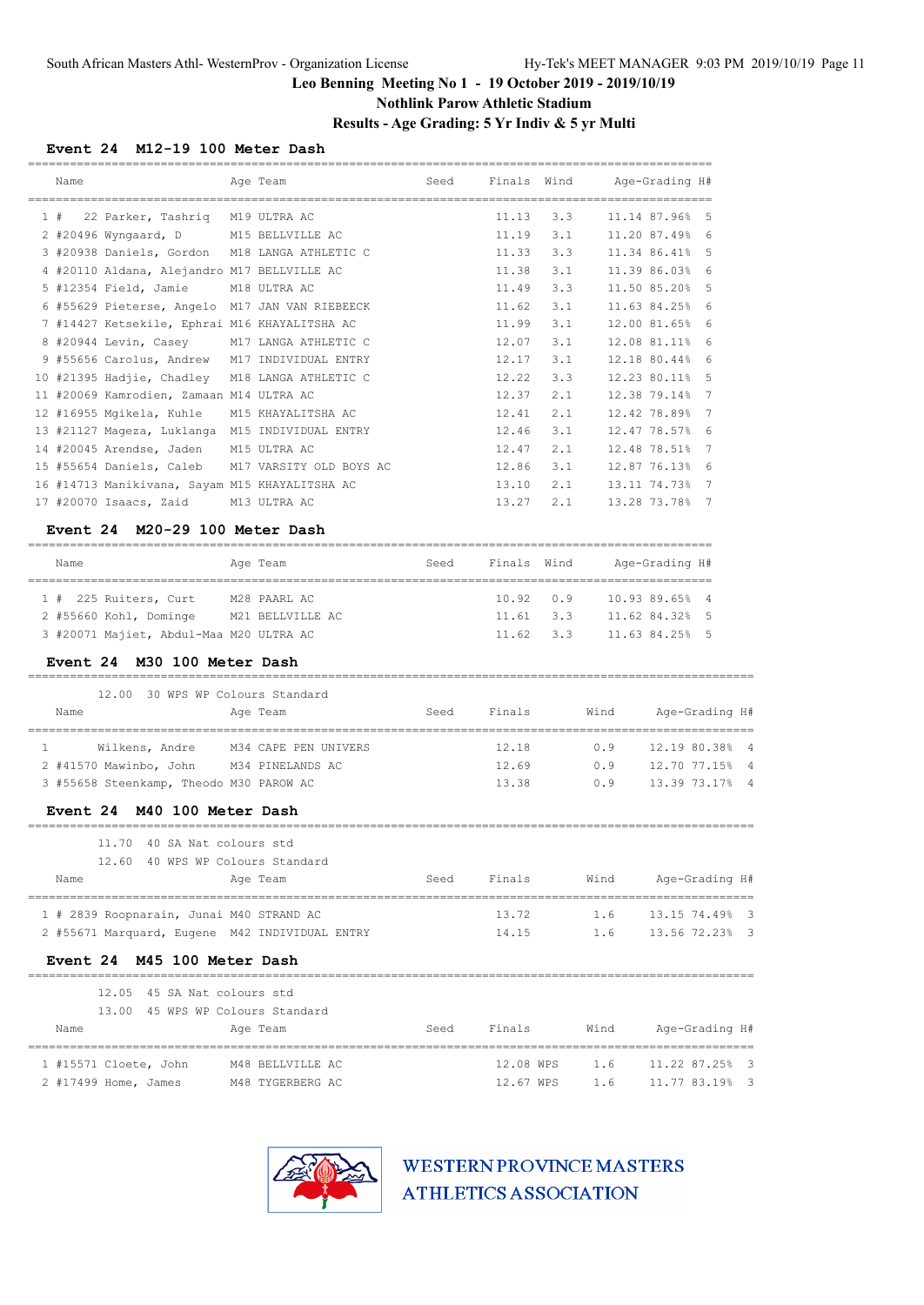|                                                                     | Results - Age Grading: 5 Yr Indiv & 5 yr Multi | <b>Nothlink Parow Athletic Stadium</b> |        |                                   |
|---------------------------------------------------------------------|------------------------------------------------|----------------------------------------|--------|-----------------------------------|
| Event 24 M45 100 Meter Dash                                         |                                                |                                        |        |                                   |
| 3 #55657 Hollenbach, Lione M48 PAROW AC                             |                                                | 12.93 WPS                              | 1.6    | 12.01 81.52%<br>3                 |
| 3 # 6871 Cottee, Alistair M49 CAPE PEN UNIVERS                      |                                                | 12.93 WPS                              | 1.6    | 12.01 81.52%<br>3                 |
| 5 #16127 Louw, Pieter M45 CAPE MULTI-SPORT                          |                                                | 13.64                                  | 1.6    | 12.67 77.27%<br>-3                |
| Event 24 M50 100 Meter Dash<br>____________________________________ |                                                |                                        |        | ================================= |
| 12.17 50 SA Nat colours std                                         |                                                |                                        |        |                                   |
| 13.40 50 WPS WP Colours Standard                                    |                                                |                                        |        |                                   |
| Name<br>Age Team                                                    | Seed                                           | Finals                                 | Wind   | Age-Grading H#                    |
| 1 # 6869 Russell, Scott<br>M51 CAPE PEN UNIVERS                     |                                                | 12.80 WPS                              | 2.8    | 11.52 85.00% 2                    |
| Event 24 M55 100 Meter Dash                                         |                                                |                                        |        |                                   |
| 12.52 55 SA Nat colours std                                         |                                                |                                        |        |                                   |
| 14.00 55 WPS WP Colours Standard                                    |                                                |                                        |        |                                   |
| Name<br>Age Team                                                    | Seed                                           | Finals                                 |        | Wind Age-Grading H#               |
| $1$ # 3314 Toll, Michael<br>M55 ITHEKO AC                           |                                                | 12.96 WPS                              | 2.8    | 11,29 86.81%<br>-2                |
| 2<br>Ruiters, Denver<br>M55 BOLMA                                   |                                                | 13.43 WPS                              | 2.8    | 11.70 83.77% 2                    |
| Event 24 M60 100 Meter Dash                                         |                                                |                                        |        |                                   |
| 12.92 60 SA Nat colours std                                         |                                                |                                        |        |                                   |
| 14.50 60 WPS WP Colours Standard                                    |                                                |                                        |        |                                   |
| Name<br>Age Team                                                    | Seed                                           | Finals                                 | Wind   | Age-Grading H#                    |
| 1 # 7263 Warries, Joseph M63 UNIVERSITY WESTE                       |                                                | 13.50 WPS                              | 2.8    | 11.36 86.22% 2                    |
| 2<br>Henkeman, Stan<br>M61 BELLVILLE AC                             |                                                | 14.29 WPS                              | 2.8    | 12.03 81.46% 2                    |
| Event 24 M65 100 Meter Dash                                         |                                                |                                        |        |                                   |
| 13.73 65 SA Nat colours std                                         |                                                |                                        |        |                                   |
| 15.40 65 WPS WP Colours Standard                                    |                                                |                                        |        |                                   |
| Name<br>Age Team                                                    | Seed                                           | Finals                                 | Wind   | Age-Grading H#                    |
| 617 Deetlefs, Pietie M66 BOLMA<br>1#                                |                                                | 13.52 SA                               | 2.8    | 10.97 89.28% 2                    |
| <b>Event 24</b><br>M85 100 Meter Dash                               |                                                |                                        |        |                                   |
| 21.00 85 SA Nat colours std                                         |                                                |                                        |        |                                   |
| 23.50 85 WPS WP Colours Standard                                    |                                                |                                        |        |                                   |
| Name<br>Age Team                                                    | Seed                                           | Finals                                 | Wind   | Age-Grading                       |
| 1 # 7040 Cross, Ronald<br>M85 BELLVILLE AC                          |                                                | 18.57 SA                               | 0.7    | 11.93 82.07%                      |
| 2 # 6872 Ridge, Arthur M88 CAPE PEN UNIVERS                         |                                                | 19.54 SA                               |        | 0.7 12.56 77.99%                  |
| Event 25 W15-19 High Jump                                           |                                                |                                        |        |                                   |
| Age Team<br>Name                                                    |                                                | Seed                                   | Finals | Age-Grading                       |
| 1 #20091 du Plessis, Stefa W16 BELLVILLE AC                         |                                                |                                        |        | 1.25m<br>1.25m 59.81%             |



**WESTERN PROVINCE MASTERS ATHLETICS ASSOCIATION** 

**Leo Benning Meeting No 1 - 19 October 2019 - 2019/10/19**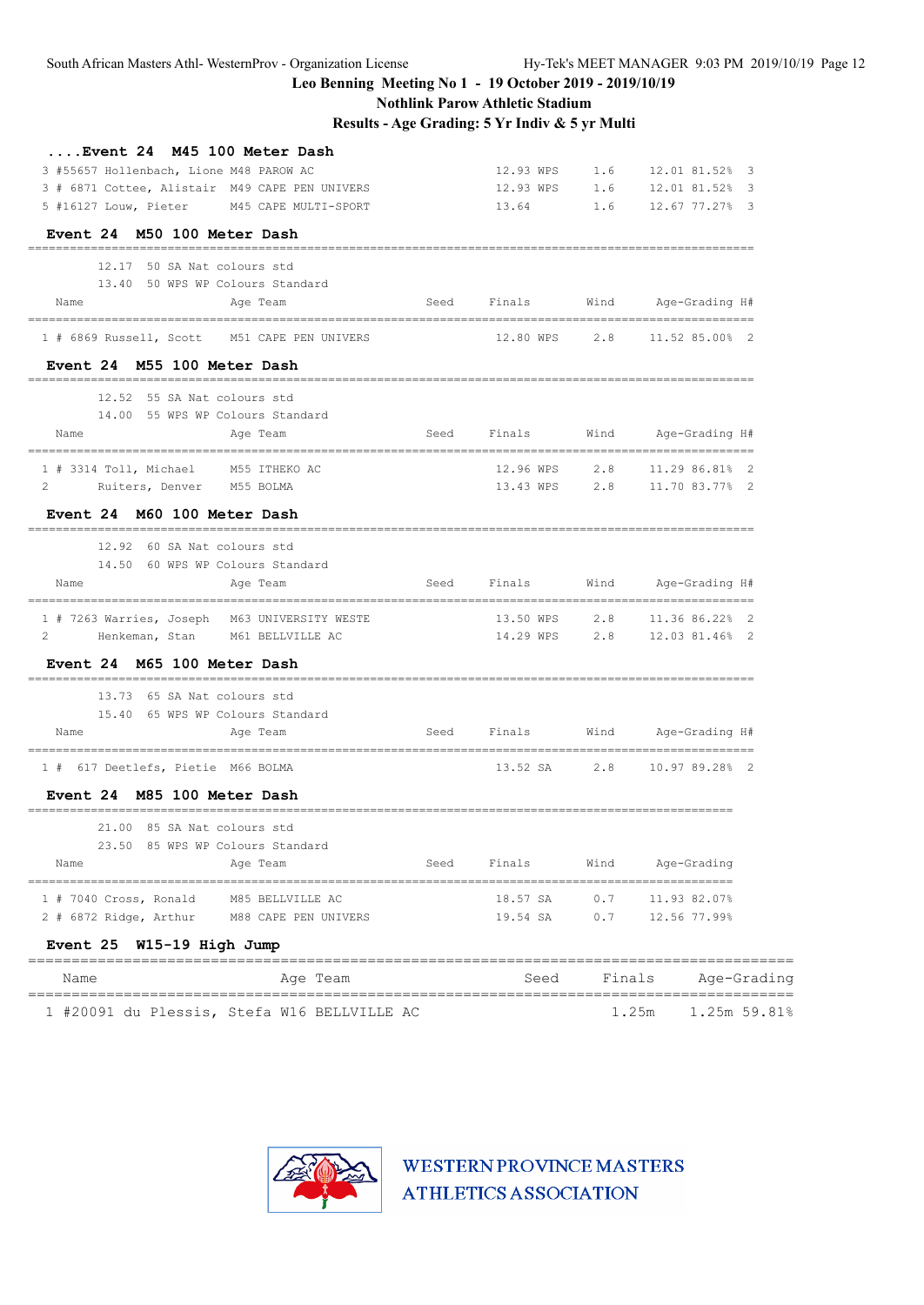**Nothlink Parow Athletic Stadium**

**Results - Age Grading: 5 Yr Indiv & 5 yr Multi**

| Event 25 W30 High Jump                                                                                               |      |                         |                                            |
|----------------------------------------------------------------------------------------------------------------------|------|-------------------------|--------------------------------------------|
| 1.38m 30 WPS WP Colours Standard<br>Name<br>Age Team                                                                 |      | Seed Finals             | Age-Grading                                |
| ================================<br>Deetlefs, Suretha W30 INDIVIDUAL ENTRY<br>$\mathbf{1}$<br>Event 25 W40 High Jump |      | 1.35m                   | $1.35m$ 64.59%                             |
| 1.42m 40 SA Nat colours std<br>1.27m 40 WPS WP Colours Standard<br>Name<br>Age Team                                  |      | Seed Finals Age-Grading |                                            |
| 1 #16106 Genis, Tanya W40 TYGERBERG AC<br>Event 25 W45 High Jump                                                     |      | 1.20m                   | $1.32m$ 63.49%                             |
| 1.36m 45 SA Nat colours std<br>1.21m 45 WPS WP Colours Standard<br>Name<br>Age Team                                  | Seed |                         | Finals Age-Grading                         |
| 1 # 6647 Lategan, Jill W47 GOODWOOD HARRIERS<br>Event 25 W50 High Jump                                               |      |                         |                                            |
| 1.28m 50 SA Nat colours std<br>1.15m 50 WPS WP Colours Standard<br>Name<br>Age Team                                  |      | Seed Finals             | Age-Grading                                |
| -- #20876 Scholtz, Gloria W50 CAPRICORN AC<br>Event 25 W55 High Jump                                                 |      | ΝH                      |                                            |
| 1.22m 55 SA Nat colours std<br>1.09m 55 WPS WP Colours Standard<br>Name<br>Age Team                                  |      | Seed Finals             | Age-Grading                                |
| -- #55631 De Lange, Patrici W59 CAPRICORN AC                                                                         |      | ΝH                      |                                            |
| Event 26 M40 High Jump                                                                                               |      |                         |                                            |
| 1.78m 40 SA Nat colours std<br>1.56m 40 WPS WP Colours Standard<br>Age Team<br>Name                                  | Seed | Finals                  | Age-Grading                                |
| 1 #13375 Juries, Chubasco M44 ITHEKO AC<br>Event 26 M55 High Jump                                                    |      | 1.25m                   | 1.31m 53.42%                               |
| 1.51m 55 SA Nat colours std<br>1.34m 55 WPS WP Colours Standard<br>Age Team<br>Name                                  | Seed | Finals                  | Age-Grading<br>=========================== |
| 1 # 9945 Bredeveldt, Neal M58 TYGERBERG AC<br>2 #13263 Van Daalen, Dirk M56 SA POLICE SER AC                         |      | 1.65m SA<br>1.35m WPS   | 2.02m 82.50%<br>1.65m 67.50%               |

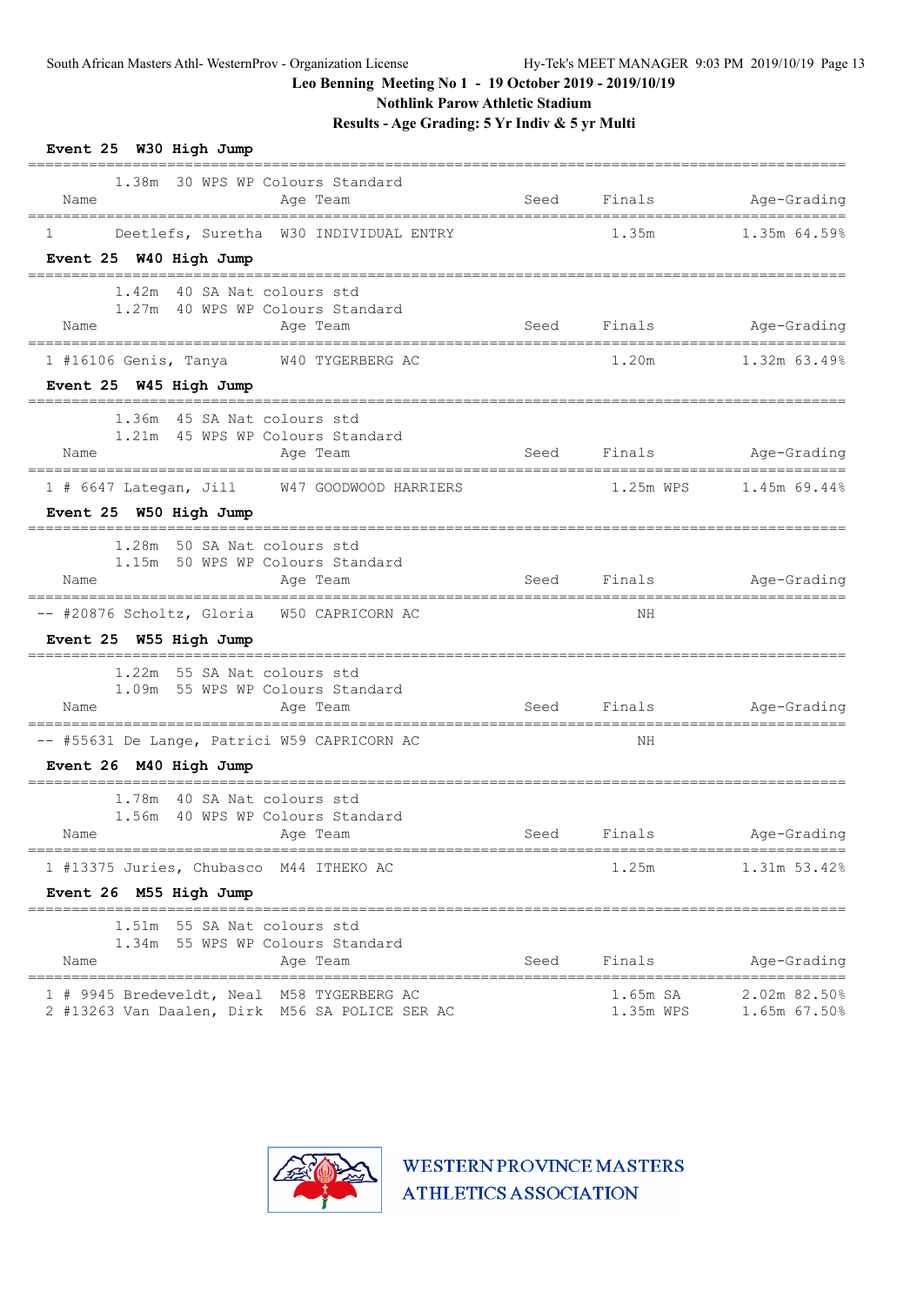**Nothlink Parow Athletic Stadium**

**Results - Age Grading: 5 Yr Indiv & 5 yr Multi**

| Event 26 M70 High Jump                                                                                                                                                                                                                        |      |                                                     |                                                                                                                                                           |
|-----------------------------------------------------------------------------------------------------------------------------------------------------------------------------------------------------------------------------------------------|------|-----------------------------------------------------|-----------------------------------------------------------------------------------------------------------------------------------------------------------|
| 1.27m 70 SA Nat colours std<br>1.13m 70 WPS WP Colours Standard<br>Name<br>Age Team<br>====================================                                                                                                                   | Seed | Finals                                              | Age-Grading                                                                                                                                               |
| -- # 9048 Hough, Norman M72 BELLVILLE AC                                                                                                                                                                                                      |      | ΝH                                                  |                                                                                                                                                           |
| Event 27 W12-19 1500 Meter Run                                                                                                                                                                                                                |      |                                                     |                                                                                                                                                           |
| Name<br>Age Team                                                                                                                                                                                                                              | Seed | Finals                                              | Age-Grading                                                                                                                                               |
| 1 #20256 Abouzaid, Laila W17 GOODWOOD HARRIERS<br>2 #20815 Mabentsela, Siwap W15 GUGULETHU AC<br>3 #55650 Pangalele, Bulelw W17 LANGA ATHLETIC C<br>4 #21055 Cox Akongo, Milka W16 MIDAS SPARTANS                                             |      |                                                     | ---------------------<br>5:15.64 5:15.65 73.65%<br>5:49.68 5:49.69 66.48%<br>8:07.16 8:07.17 47.72%<br>10:05.92  10:05.93  38.37%                         |
| Event 27 W45 1500 Meter Run                                                                                                                                                                                                                   |      |                                                     |                                                                                                                                                           |
| 5:13.00 45 SA Nat colours std<br>6:06.00 45 WPS WP Colours Standard<br>Age Team<br>Name                                                                                                                                                       |      | Seed Finals                                         | Age-Grading                                                                                                                                               |
| 1 # 2300 Nel-Sunderland, S W47 NEDBANK WP<br>2 # 5971 De Klerk, Daleen W48 WP CRICKET CLUB                                                                                                                                                    |      |                                                     | 5:50.09 WPS 5:16.56 73.44%<br>5:53.71 WPS 5:19.83 72.69%                                                                                                  |
| Event 27 W50 1500 Meter Run<br>=========================                                                                                                                                                                                      |      |                                                     |                                                                                                                                                           |
| 5:29.00 50 SA Nat colours std<br>6:25.00 50 WPS WP Colours Standard<br>Name<br>Age Team                                                                                                                                                       |      |                                                     | Seed Finals<br>Age-Grading                                                                                                                                |
| 1 # 8975 Brink, Ester W54 CARBINEERS ATH CLUB 5:50.46 WPS<br>Event 27 W55 1500 Meter Run                                                                                                                                                      |      |                                                     | 5:02.35 76.89%                                                                                                                                            |
| 5:50.00 55 SA Nat colours std<br>6:49.00 55 WPS WP Colours Standard<br>Name<br>Age Team                                                                                                                                                       | Seed | Finals                                              | Age-Grading                                                                                                                                               |
| 1 # 9937 Du Bruyn, Linda W56 TYGERBERG AC                                                                                                                                                                                                     |      | 6:27.54 WPS                                         | 5:18.25 73.05%                                                                                                                                            |
| Event 28 M12-19 1500 Meter Run                                                                                                                                                                                                                |      |                                                     |                                                                                                                                                           |
| ======================<br>Age Team<br>Name                                                                                                                                                                                                    | Seed | Finals                                              | Age-Grading H#                                                                                                                                            |
| 1 #21109 Elloutfi, Aghmad<br>M18 TITANS<br>2 #20933 Metu, Busisani<br>M17 LANGA ATHLETIC C<br>3 #20465 Ncapayi, Zubenath M17 CENTRAL AC<br>4 #20932 Gordon, Luke<br>M18 LANGA ATHLETIC C<br>5 #20685 Morrison, Jaydin<br>M15 INDIVIDUAL ENTRY |      | 4:25.50<br>4:29.27<br>4:31.53<br>4:47.38<br>4:49.40 | =========================<br>2<br>$4:25.51$ 77.59%<br>4:29.28 76.50%<br>2<br>$\mathbf{2}$<br>4:31.54 75.87%<br>2<br>4:47.39 71.68%<br>2<br>4:49.41 71.18% |
| 6 #55668 Mabuto, Ntando<br>M14 INDIVIDUAL ENTRY<br>7 #55678 Jali, Lababalo<br>M16 INDIVIDUAL ENTRY<br>8 #55667 Titus, Charlton<br>M14 BELLVILLE AC                                                                                            |      | 4:57.82<br>4:59.25<br>5:00.26                       | 2<br>4:57.83 69.17%<br>2<br>4:59.26 68.84%<br>$\sqrt{2}$<br>5:00.2768.61                                                                                  |
| 9 #20941 Waldien, Xavier<br>M16 LANGA ATHLETIC C<br>10 #55651 Len, Keenan<br>M17 LANGA ATHLETIC C                                                                                                                                             |      | 5:13.42<br>5:20.96                                  | $\sqrt{2}$<br>5:13.43 65.73%<br>2<br>5:20.97 64.18%                                                                                                       |

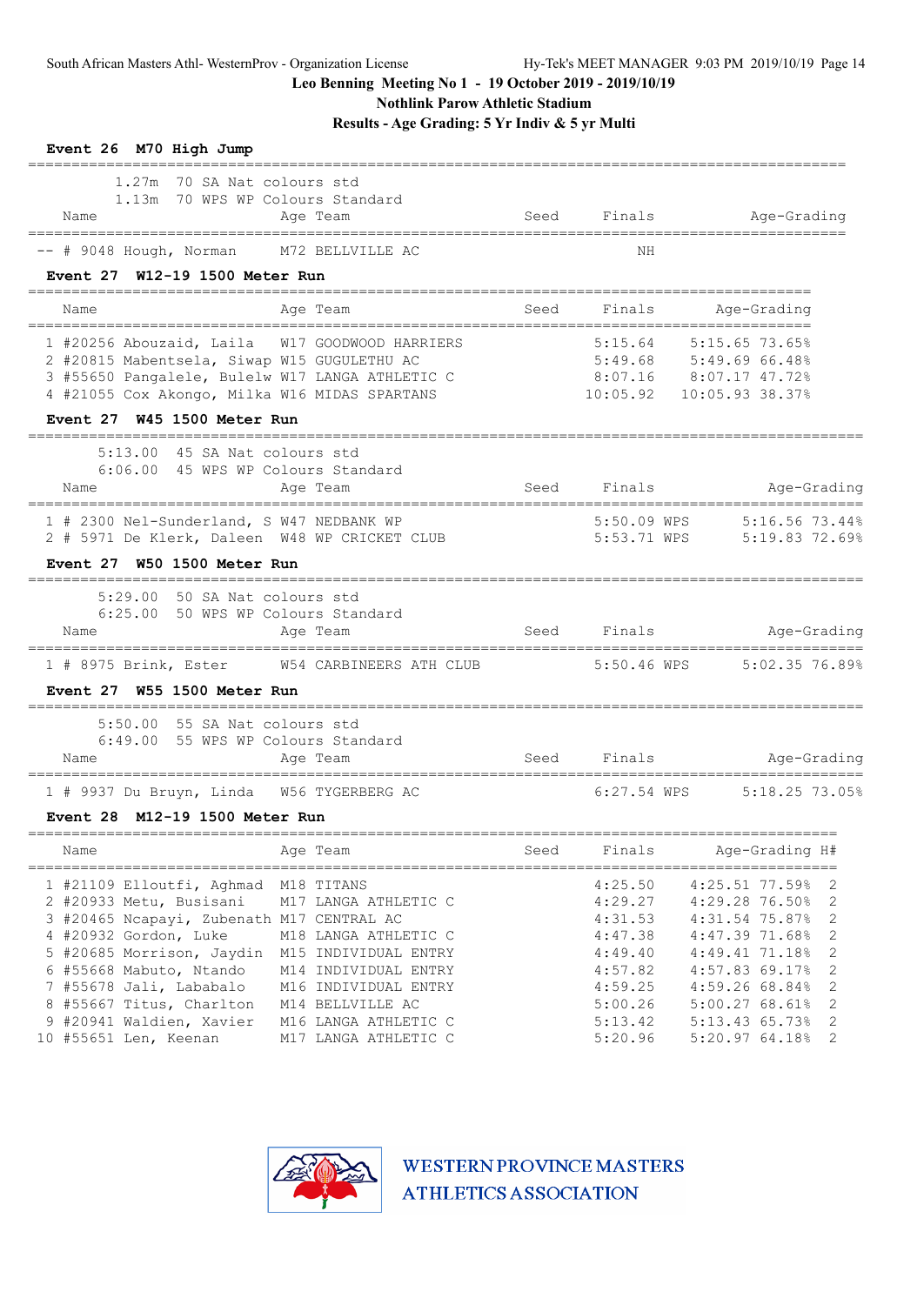South African Masters Athl- WesternProv - Organization License Hy-Tek's MEET MANAGER 9:03 PM 2019/10/19 Page 15

**Leo Benning Meeting No 1 - 19 October 2019 - 2019/10/19**

**Nothlink Parow Athletic Stadium**

**Results - Age Grading: 5 Yr Indiv & 5 yr Multi**

| Event 28 M12-19 1500 Meter Run                                                                                                                            |      |               |                                                       |
|-----------------------------------------------------------------------------------------------------------------------------------------------------------|------|---------------|-------------------------------------------------------|
| 11 #20310 Sassman, Cameron M14 TITANS                                                                                                                     |      | 5:37.28       | 5:37.29 61.08%<br>2                                   |
| 12 #20946 Mgobozi, Mzimkhul M14 LANGA ATHLETIC C                                                                                                          |      |               | 5:53.35 5:53.36 58.30%<br>5:58.74 5:58.75 57.42%<br>2 |
| 13 #20952 Mabentsela, Imang M13 LANGA ATHLETIC C                                                                                                          |      |               | 2                                                     |
| 14 #20935 Langa, Masimbonge M14 LANGA ATHLETIC C                                                                                                          |      | 5:59.09       | 5:59.10 57.37%<br>2                                   |
| Event 28 M20-29 1500 Meter Run                                                                                                                            |      |               |                                                       |
| Name<br>Age Team                                                                                                                                          | Seed | Finals        | Age-Grading                                           |
| 1 # 6082 Shayamano, Star M25 NEDBANK WP                                                                                                                   |      |               |                                                       |
| 2 #21010 Bestenbier, Oscar M23 NEDBANK WP                                                                                                                 |      |               | 4:12.27 4:12.28 81.66%<br>4:12.30 4:12.31 81.65%      |
| 3 # 2102 Bestenbier, Austi M23 NEDBANK WP                                                                                                                 |      |               | 4:28.48 4:28.49 76.73%                                |
| 4 #13598 Zana, Fabian M21 LANGA ATHLETIC C                                                                                                                |      |               | 5:14.02 5:14.03 65.60%                                |
| Event 28 M35 1500 Meter Run                                                                                                                               |      |               |                                                       |
| 4:00.00 35 SA Nat colours std                                                                                                                             |      |               |                                                       |
| 4:41.00 35 WPS WP Colours Standard                                                                                                                        |      |               |                                                       |
| Name<br>Age Team                                                                                                                                          | Seed | Finals        | Age-Grading                                           |
| 1 # 8820 Boyisi, Aaron M37 EASTERNS AC                                                                                                                    |      | 5:31.89       | 5:29.0162.618                                         |
| Event 28 M40 1500 Meter Run                                                                                                                               |      |               |                                                       |
| 4:06.00 40 SA Nat colours std                                                                                                                             |      |               |                                                       |
| 4:48.00 40 WPS WP Colours Standard                                                                                                                        |      |               |                                                       |
| Name<br>Age Team                                                                                                                                          | Seed | Finals        | Age-Grading                                           |
|                                                                                                                                                           |      |               |                                                       |
| 1 # 7522 Van Der Walt, Tja M41 CAPE MULTI-SPORT 4:32.15 WPS 4:19.06 79.52%<br>2 #11977 Van Rooyen, Chris M42 BOXER WP ATH CLUB 4:36.37 WPS 4:23.08 78.30% |      |               |                                                       |
| 3 # 7218 Sinclair, Quinton M43 UNIVERSITY WESTE                                                                                                           |      | 4:39.24 WPS   | 4:25.81 77.50%                                        |
| Event 28 M45 1500 Meter Run                                                                                                                               |      |               |                                                       |
| --------------------------------------<br>4:15.00 45 SA Nat colours std                                                                                   |      |               |                                                       |
| 4:58.00 45 WPS WP Colours Standard                                                                                                                        |      |               |                                                       |
| Age Team<br>Name                                                                                                                                          | Seed | Finals        | Age-Grading                                           |
|                                                                                                                                                           |      |               |                                                       |
| 1 #55687 Stanley, Chris M46 INDIVIDUAL ENTRY                                                                                                              |      | $4:49.19$ WPS | 4:23.89 78.06%                                        |
| Event 28 M50 1500 Meter Run<br>-----------------                                                                                                          |      |               |                                                       |
| 4:29.00 50 SA Nat colours std                                                                                                                             |      |               |                                                       |
| 5:15.00 50 WPS WP Colours Standard                                                                                                                        |      |               |                                                       |
| Age Team<br>Name                                                                                                                                          | Seed | Finals        | Age-Grading                                           |
| 1 #55628 Abrahams, Edward M51 INDIVIDUAL ENTRY                                                                                                            |      | 7:13.08       | 6:18.1354.48%                                         |
| 2 #13867 McCree, Edward M50 HEWAT ATH CLUB                                                                                                                |      | 8:41.56       | 7:35.38 45.24%                                        |

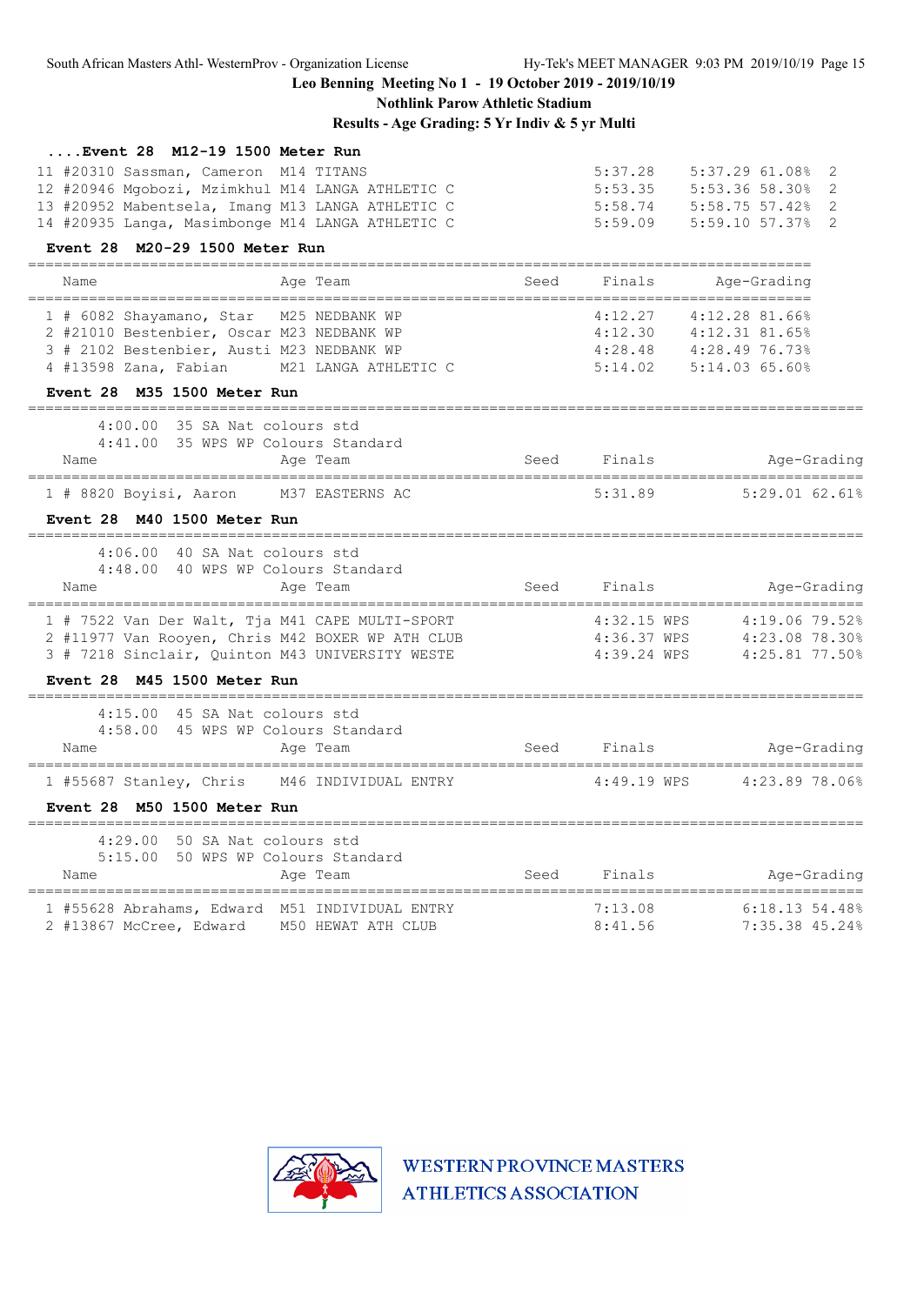**Nothlink Parow Athletic Stadium**

**Results - Age Grading: 5 Yr Indiv & 5 yr Multi**

| Event 28 M55 1500 Meter Run                                                                                                                                                                                                       |                |                                  |                                                                                                  |
|-----------------------------------------------------------------------------------------------------------------------------------------------------------------------------------------------------------------------------------|----------------|----------------------------------|--------------------------------------------------------------------------------------------------|
| $4:41.00$ 55 SA Nat colours std<br>5:29.00 55 WPS WP Colours Standard<br>Name<br>Age Team                                                                                                                                         | Seed           | Finals                           | Age-Grading                                                                                      |
| 1 # 139 Philander, Tobias M55 ITHEKO AC                                                                                                                                                                                           |                | $4:50.49$ WPS                    | 4:02.19 85.06%                                                                                   |
| Event 28 M60 1500 Meter Run                                                                                                                                                                                                       |                |                                  |                                                                                                  |
| 4:58.00 60 SA Nat colours std<br>5:49.00 60 WPS WP Colours Standard<br>Age Team<br>Name                                                                                                                                           |                | Seed Finals                      | Age-Grading                                                                                      |
| 1 # 8081 Emeraan, Riedwaan M63 HEWAT ATH CLUB                                                                                                                                                                                     |                | 8:41.83                          | $6:54.29$ 49.73%                                                                                 |
| Event 28 M70 1500 Meter Run                                                                                                                                                                                                       |                |                                  |                                                                                                  |
| 5:52.00 70 SA Nat colours std<br>6:52.00 70 WPS WP Colours Standard                                                                                                                                                               |                |                                  |                                                                                                  |
| Age Team<br>Name                                                                                                                                                                                                                  | Seed           | Finals                           | Age-Grading                                                                                      |
| 1 # 3110 Naude, Alan M70 STRAND AC                                                                                                                                                                                                |                | $6:35.64$ WPS                    | $4:40.08$ 73.55%                                                                                 |
| Event 29 W14-19 400 Meter Dash                                                                                                                                                                                                    |                |                                  |                                                                                                  |
| Age Team<br>Name                                                                                                                                                                                                                  | Seed           | Finals                           | Age-Grading                                                                                      |
| 1 #20116 Sylvester, Elitha W18 BELLVILLE AC<br>2 #20957 Slee, Daisy-Lee W16 LANGA ATHLETIC C<br>3 #55665 Mbali, Liyema W14 INDIVIDUAL ENTRY<br>Event 29 W30 400 Meter Dash                                                        |                |                                  | 1:02.21 1:02.22 76.52%<br>$1:11.88$ $1:11.8966.22%$<br>$1:14.40$ $1:14.41$ 63.98%                |
| 1:07.00<br>30 WPS WP Colours Standard<br>Name<br>Age Team                                                                                                                                                                         | ============== | Seed Finals                      | Age-Grading                                                                                      |
| 1 # 1789 Snyders, Juanita W30 SPARTAN HARRIERS AC<br>Event 29 W40 400 Meter Dash                                                                                                                                                  |                | 1:16.79                          | $1:16.80$ $61.99%$                                                                               |
| ------------------------------------<br>$1:04.00$ 40 SA Nat colours std<br>1:12.00 40 WPS WP Colours Standard<br>Name Age Team                                                                                                    |                | Seed Finals                      | Age-Grading                                                                                      |
| 1 #13011 Kotze, Retha W40 BELLVILLE AC                                                                                                                                                                                            |                | $1:09.90$ WPS                    | $1:05.65$ 72.52%                                                                                 |
| Event 30 M14-19 400 Meter Dash                                                                                                                                                                                                    |                |                                  |                                                                                                  |
| Age Team<br>Name                                                                                                                                                                                                                  | Seed           | Finals                           | Age-Grading H#                                                                                   |
| 1 #20441 Schippers, Joshua M18 BELLVILLE AC<br>2 #55683 Van Niekerk, Ryan M18 BELLVILLE AC<br>3 #17342 Koopman, Keanu M16 CAMISSA AC<br>4 #20680 Steyn, Eugene M17 VARSITY OLD BOYS AC<br>5 #55684 Van Staden, Pierr M16 PAARL AC |                | 49.99<br>52.22<br>54.74<br>54.75 | 50.00 86.38%<br>51.24 51.25 84.27% 4<br>5<br>52.23 82.69%<br>54.75 78.88%<br>5<br>54.76 78.87% 3 |

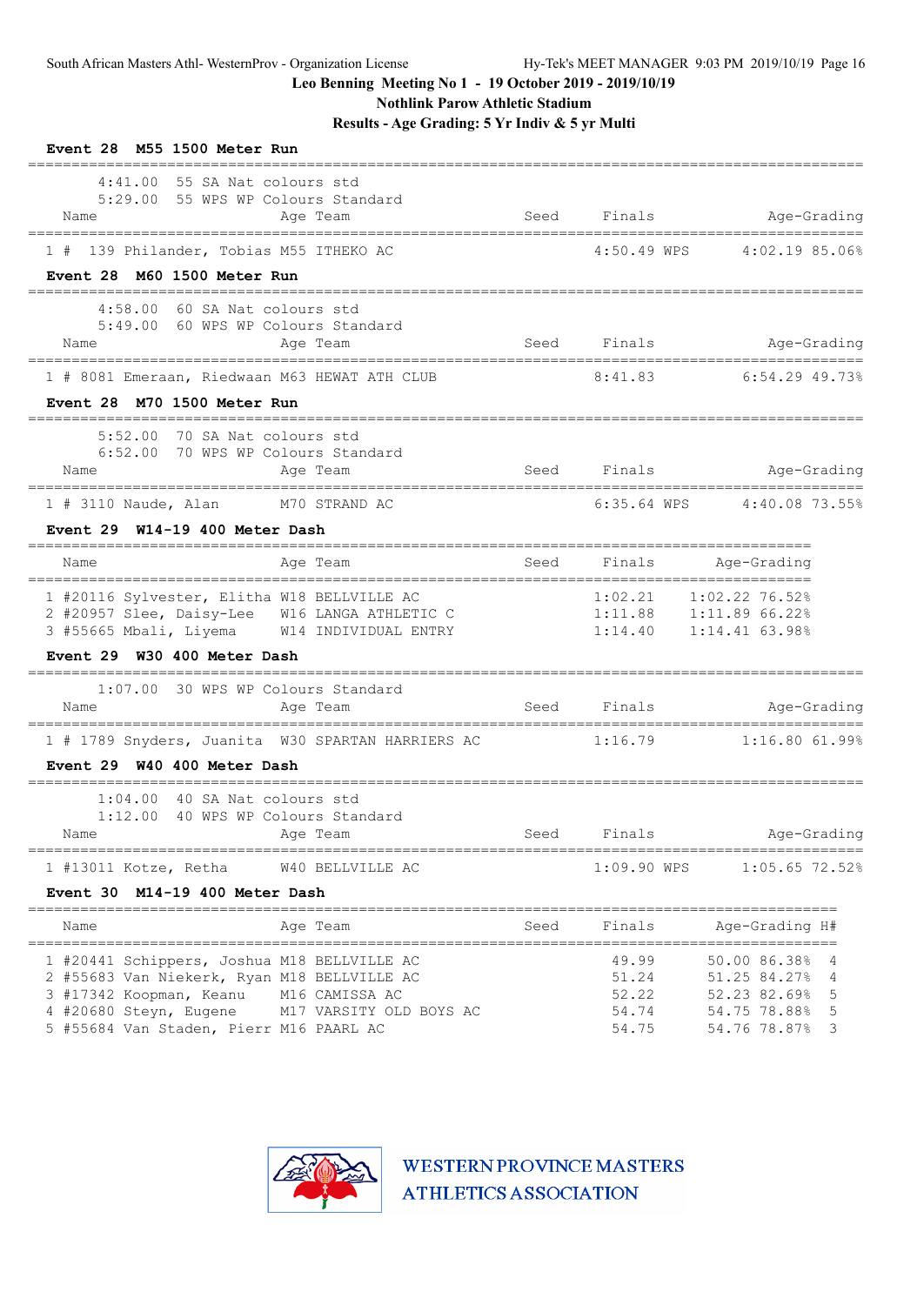**Nothlink Parow Athletic Stadium**

### **Results - Age Grading: 5 Yr Indiv & 5 yr Multi**

| $\ldots$ Event 30 $M14-19$ 400 Meter Dash        |                         |       |                |
|--------------------------------------------------|-------------------------|-------|----------------|
| 6 # 1796 Gouws, Leonard M19 PAARL AC             |                         | 55.61 | 55.62 77.65% 4 |
| 7 #20681 Wilson, Ashwin                          | M15 VARSITY OLD BOYS AC | 55.77 | 55.78 77.43% 5 |
| 8 #21104 Newton, Liam M15 INDIVIDUAL ENTRY       |                         | 57.94 | 57.95 74.53% 5 |
| 9 Ariefdien, Abdul-M M19 VELOCITY ATH CLUB       |                         | 59.36 | 59.37 72.74% 4 |
| 10 #55654 Daniels, Caleb M17 VARSITY OLD BOYS AC |                         | 59.41 | 59.42 72.68% 5 |

#### **Event 30 M20-29 400 Meter Dash**

| Name                                                                      | Age Team                                                | Seed | Finals                  | Age-Grading H#                                     |  |
|---------------------------------------------------------------------------|---------------------------------------------------------|------|-------------------------|----------------------------------------------------|--|
| 1 #55673 Brink, Lambert<br>2 #17338 Udu, Pascal<br>3 #17343 Siko, Avugile | M22 STELLENBOSCH AC<br>M29 CAMISSA AC<br>M20 CAMISSA AC |      | 51.44<br>54.86<br>56.72 | 51.45 83.94% 4<br>54.87 78.71% 4<br>56.73 76.13% 4 |  |

#### **Event 30 M30 400 Meter Dash**

|      |                | 56.00 30 WPS WP Colours Standard |                      |      |        |                |  |
|------|----------------|----------------------------------|----------------------|------|--------|----------------|--|
| Name |                | Age Team                         |                      | Seed | Finals | Age-Grading H# |  |
|      |                |                                  |                      |      |        |                |  |
|      | Wilkens, Andre |                                  | M34 CAPE PEN UNIVERS |      | 56.34  | 56.35 76.64% 3 |  |

### **Event 30 M35 400 Meter Dash**

| 51.00<br>35 SA Nat colours std<br>57.00 35 WPS WP Colours Standard |      |           |                              |
|--------------------------------------------------------------------|------|-----------|------------------------------|
| Name<br>Age Team                                                   | Seed | Finals    | Age-Grading H#               |
| 1 #13348 Dreyer, Jonathan M38 ITHEKO AC                            |      | 52.77 WPS | 50.95 84.76% 3               |
| 2 #16060 Sethibang, Kabelo M37 SA POLICE SER AC                    |      | 55.31 WPS | 53.40 80.87% 3               |
| 3 # 7055 Le Grange, Jacobu M39 BELLVILLE AC                        |      | 56.62 WPS | 54.67 79.00% 3               |
| 4 #11283 Basson, Jacques M39 NAMAQUA                               |      | 58.14     | 56.13 76.93% 3               |
| Event 30 M40 400 Meter Dash                                        |      |           |                              |
| 52.41<br>40 SA Nat colours std                                     |      |           |                              |
| 58.00<br>40 WPS WP Colours Standard                                |      |           |                              |
| Name<br>Age Team                                                   | Seed | Finals    | Age-Grading H#               |
| 1 # 2839 Roopnarain, Junai M40 STRAND AC                           |      |           | $1:07.92$ $1:03.54$ 67.96% 2 |
| Event 30<br>M45 400 Meter Dash                                     |      |           |                              |
| 45 SA Nat colours std<br>54.44                                     |      |           |                              |
| 1:00.00 45 WPS WP Colours Standard                                 |      |           |                              |
| Age Team<br>Name                                                   | Seed | Finals    | Age-Grading H#               |
| 1 #13836 Basson, Marius M47 ORANJERIVIER AK                        |      | 57.47 WPS | 52.04 82.98% 2               |

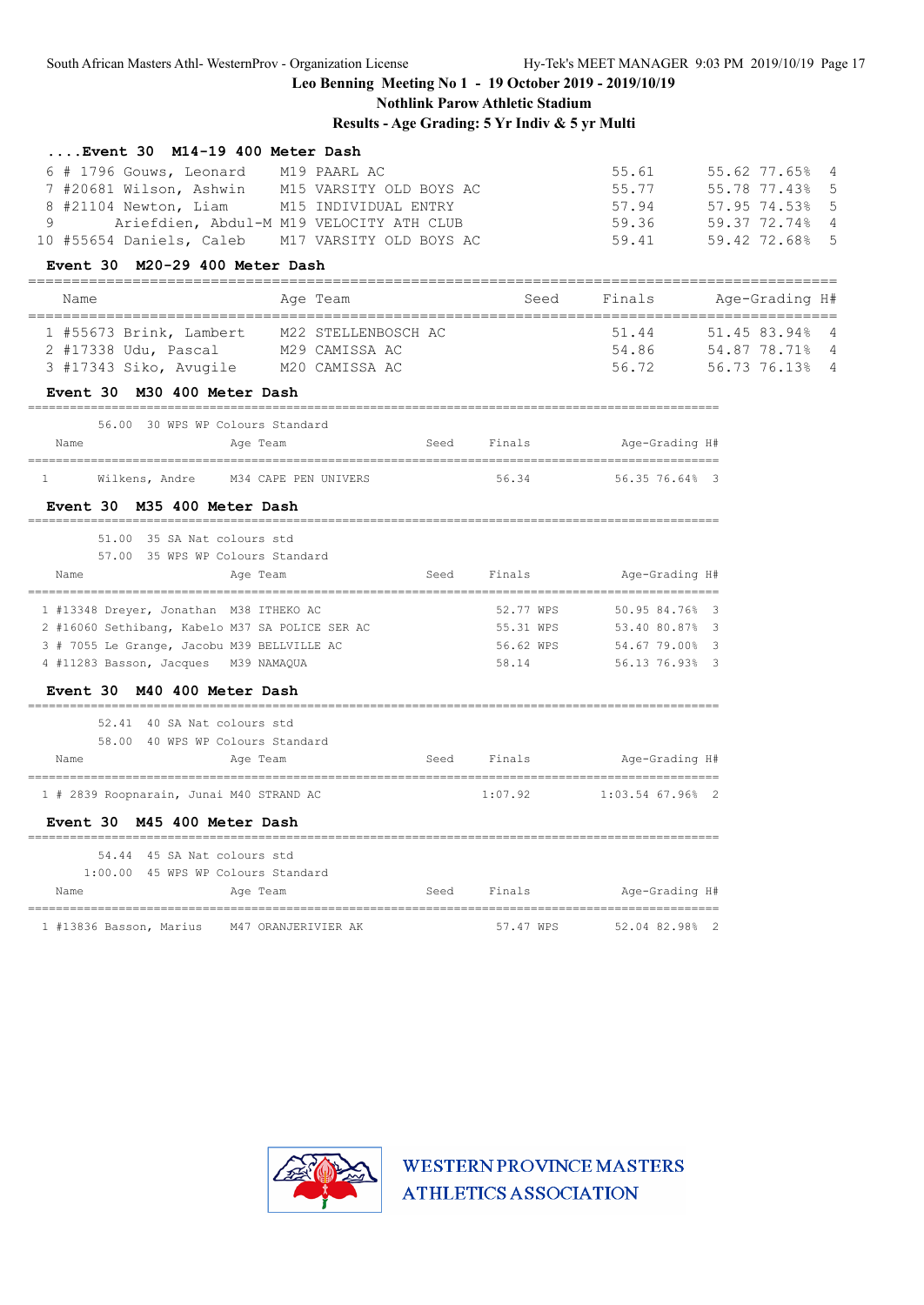**Nothlink Parow Athletic Stadium**

**Results - Age Grading: 5 Yr Indiv & 5 yr Multi**

| Event 30 M50 400 Meter Dash                                                                                                       |                               |                |                          |
|-----------------------------------------------------------------------------------------------------------------------------------|-------------------------------|----------------|--------------------------|
| 56.36 50 SA Nat colours std<br>1:02.00 50 WPS WP Colours Standard<br>Name<br>Age Team                                             | Seed Finals                   | Age-Grading H# |                          |
| 1 # 6869 Russell, Scott M51 CAPE PEN UNIVERS<br>Event 30 M55 400 Meter Dash                                                       | 1:02.80                       | 54.98 78.55% 2 |                          |
| 58.13 55 SA Nat colours std<br>1:05.00 55 WPS WP Colours Standard<br>Name<br>Age Team                                             | Seed Finals                   | Age-Grading H# |                          |
| 1 # 6892 Green, Garry M55 CAPE PEN UNIVERS 1:02.37 WPS 52.73 81.90% 2<br>Ruiters, Denver M55 BOLMA<br>Event 30 M60 400 Meter Dash | DNF                           |                | 2                        |
| $1:01.66$ 60 SA Nat colours std<br>1:09.00 60 WPS WP Colours Standard<br>Name<br>Age Team                                         | Seed Finals                   |                | Age-Grading              |
| 1 # 7263 Warries, Joseph M63 UNIVERSITY WESTE<br>Event 30 M65 400 Meter Dash                                                      |                               |                | 1:05.64 WPS 53.53 80.68% |
| $1:05.36$ 65 SA Nat colours std<br>1:13.00 65 WPS WP Colours Standard<br>Age Team<br>Name                                         | Seed Finals                   |                | Age-Grading              |
| 617 Deetlefs, Pietie M66 BOLMA<br>1#<br>Event 30 M70 400 Meter Dash                                                               |                               | 1:23.85        | $1:05.71$ 65.71%         |
| $1:11.06$ 70 SA Nat colours std<br>1:20.00 70 WPS WP Colours Standard<br>Age Team<br>Name                                         | Seed Finals                   |                | Age-Grading              |
| 1 # 2148 Cleophas, Henry M70 NEDBANK WP<br>Event 31 W15-19 Javelin Throw                                                          |                               | 1:15.80 WPS    | 56.55 76.36%             |
| Age Team<br>Name                                                                                                                  | Seed                          | Finals         | Age-Grading              |
| ===========================<br>1 #55680 Ngubo, Lutho<br>W17 INDIVIDUAL ENTRY<br>Event 31 W30 Javelin Throw                        | ============================= | 18.73m         | 18.73m 25.66%            |
| 26.00m 30 WPS WP Colours Standard<br>Name<br>Age Team                                                                             | Seed                          | Finals         | Age-Grading              |
| 1 #13007 La Grange, Rachel W31 BELLVILLE AC                                                                                       |                               | 31.54m WPS     | 31.54m 43.21%            |

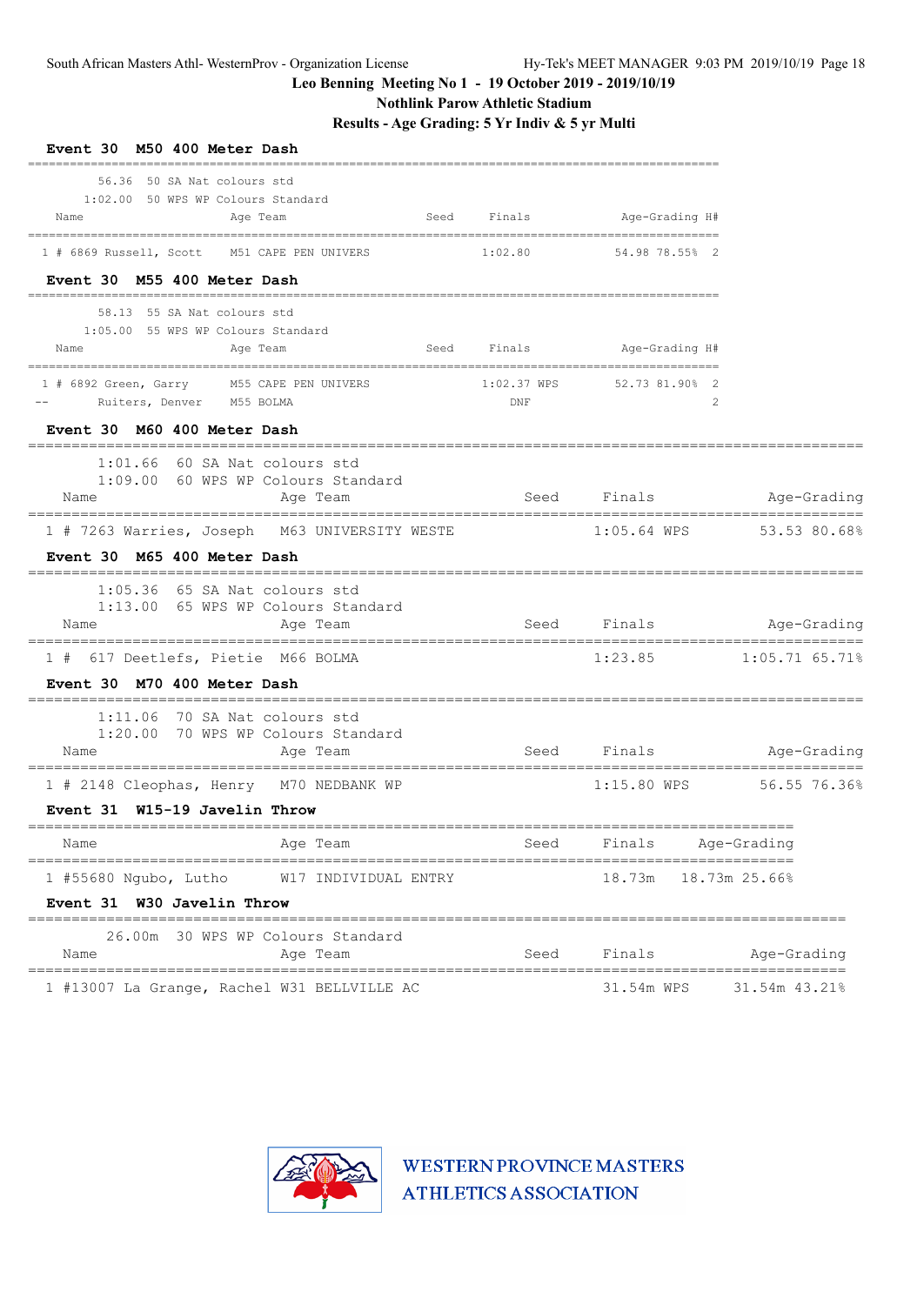**Nothlink Parow Athletic Stadium**

**Results - Age Grading: 5 Yr Indiv & 5 yr Multi**

| Event 31 W35 Javelin Throw<br>==========                                                                                                                                                  |      |                                      |                                                                  |
|-------------------------------------------------------------------------------------------------------------------------------------------------------------------------------------------|------|--------------------------------------|------------------------------------------------------------------|
| 31.53m 35 SA Nat colours std<br>24.50m 35 WPS WP Colours Standard<br>Age Team<br>Name                                                                                                     | Seed | Finals                               | Age-Grading                                                      |
| 1 # 9961 Gerstner, Juanita W36 TYGERBERG AC<br>2 #15574 Van Deventer, Hes W37 BELLVILLE AC<br>Event 31 W40 Javelin Throw                                                                  |      | 27.45m WPS<br>23.10m                 | 29.15m 39.94%<br>24.53m 33.61%                                   |
| 29.26m 40 SA Nat colours std<br>22.80m 40 WPS WP Colours Standard<br>Age Team<br>Name                                                                                                     | Seed | Finals                               | Age-Grading                                                      |
| 104 Carolus, Carmen W42 BELLVILLE AC<br>1#<br>2 # 118 Kruger, Sanet W43 BELLVILLE AC<br>Event 31 W50 Javelin Throw                                                                        |      | 18.26m<br>15.35m                     | 20.95m 28.70%<br>17.61m 24.138                                   |
| 28.50m 50 SA Nat colours std<br>22.20m 50 WPS WP Colours Standard<br>Age Team<br>Name                                                                                                     |      | Seed Finals                          | Age-Grading                                                      |
| 1 # 7035 Le Roux, Rentia W50 BELLVILLE AC<br>2 #20876 Scholtz, Gloria W50 CAPRICORN AC<br>Event 31 W55 Javelin Throw                                                                      |      | 20.70m<br>14.67m                     | 27.21m 37.28%<br>19.28m 26.42%                                   |
| --------------------------<br>25.00m 55 SA Nat colours std<br>19.50m 55 WPS WP Colours Standard<br>Name<br>Age Team                                                                       |      | Seed Finals                          | Age-Grading                                                      |
| =================================<br>1 #55648 Thomas, Sheila W56 CAPRICORN AC<br>-- #55631 De Lange, Patrici W59 CAPRICORN AC<br>Event 31 W60 Javelin Throw                               |      | 11.20m<br>ND                         | 16.21m 22.22%                                                    |
| -----------------<br>22.50m 60 SA Nat colours std<br>17.50m 60 WPS WP Colours Standard<br>Name<br>Age Team                                                                                | Seed |                                      | Finals Age-Grading                                               |
| 1 # 9935 Dramat, Farieda W60 TYGERBERG AC<br>Event 32 M15-19 Javelin Throw                                                                                                                |      | 18.22m WPS                           | 29.36m 40.23%                                                    |
| ======<br>Age Team<br>Name                                                                                                                                                                | Seed | Finals                               | Age-Grading                                                      |
| 1 #55682 Van Tonder, Hanje M17 INDIVIDUAL ENTRY<br>2 #55624 Neethling, Rickus M19 INDIVIDUAL ENTRY<br>3 #55684 Van Staden, Pierr M16 PAARL AC<br>4 #20044 Arendse, Jarred<br>M15 ULTRA AC |      | 45.90m<br>44.95m<br>40.77m<br>19.73m | 45.90m 46.61%<br>44.95m 45.64%<br>40.77m 41.40%<br>19.73m 20.03% |

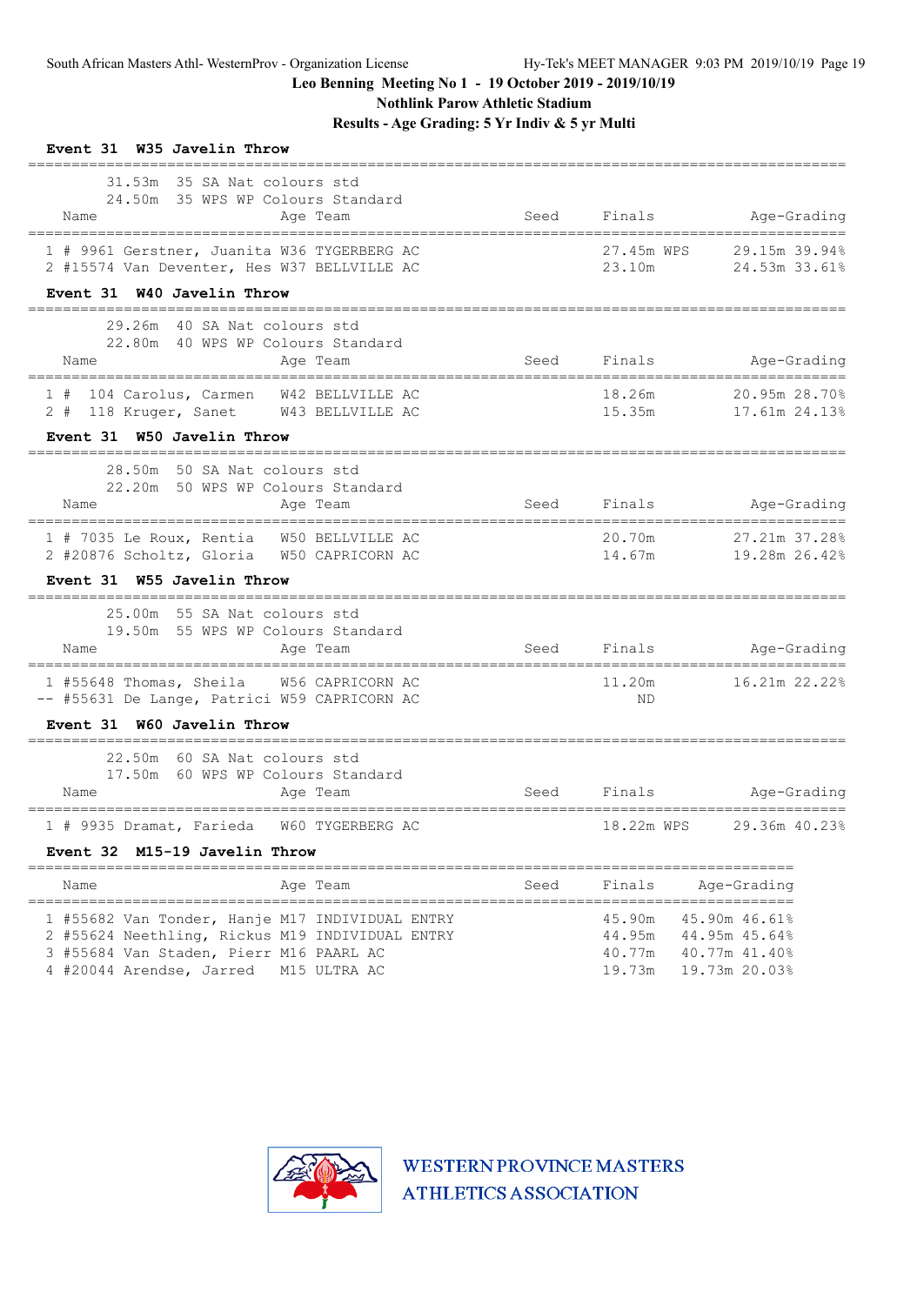**Nothlink Parow Athletic Stadium**

**Results - Age Grading: 5 Yr Indiv & 5 yr Multi**

| Event 32 M30 Javelin Throw                                                                 |      |                      |                                |
|--------------------------------------------------------------------------------------------|------|----------------------|--------------------------------|
| 44.00m 30 WPS WP Colours Standard<br>Name<br>Age Team                                      | Seed | Finals               | Age-Grading                    |
| 1 #16794 Theron, Barend M30 LWANDLE ATH CLUB<br>2 # 7048 Sheldon, Lee-Roy M34 BELLVILLE AC |      | 38.79m<br>33.51m     | 38.79m 39.39%<br>33.51m 34.03% |
| Event 32 M35 Javelin Throw<br>----------------------------------                           |      |                      |                                |
| 54.00m 35 SA Nat colours std<br>42.00m 35 WPS WP Colours Standard<br>Age Team<br>Name      |      |                      | Seed Finals Age-Grading        |
| 1 #55685 Young, Tyrone M37 INDIVIDUAL ENTRY                                                |      |                      | 44.44m WPS 44.99m 45.70%       |
| Event 32 M40 Javelin Throw                                                                 |      |                      |                                |
| 52.45m 40 SA Nat colours std<br>40.90m 40 WPS WP Colours Standard<br>Name<br>Age Team      |      |                      | Seed Finals Age-Grading        |
|                                                                                            |      |                      |                                |
| 1 #15572 Gates, Johan M42 BELLVILLE AC<br>Event 32 M45 Javelin Throw                       |      |                      | 46.25m WPS 50.23m 51.01%       |
|                                                                                            |      |                      |                                |
| 49.49m 45 SA Nat colours std<br>38.60m 45 WPS WP Colours Standard                          |      |                      |                                |
| Aqe Team<br>Name                                                                           |      |                      | Seed Finals Age-Grading        |
| 1 # 8063 Tregonning, Carde M48 HEWAT ATH CLUB<br>Event 32 M50 Javelin Throw                |      | 28.34m               | 33.20m 33.71%                  |
| 46.49m 50 SA Nat colours std<br>36.50m 50 WPS WP Colours Standard<br>Name<br>Age Team      |      |                      | Seed Finals Age-Grading        |
| 1 #16793 Van der Walt, Ste M51 LWANDLE ATH CLUB                                            |      |                      | $31.39m$ $38.54m$ $39.13%$     |
| Event 32 M55 Javelin Throw                                                                 |      |                      |                                |
| 42.64m 55 SA Nat colours std<br>33.30m 55 WPS WP Colours Standard                          |      |                      |                                |
| Age Team<br>Name                                                                           | Seed | Finals               | Age-Grading                    |
| Lamara, Zain M59 BELLVILLE AC<br>$\mathbf{1}$                                              |      | 31.33m               | 41.91m 42.57%                  |
| Event 32 M65 Javelin Throw                                                                 |      |                      |                                |
| 37.00m 65 SA Nat colours std                                                               |      |                      |                                |
| 28.90m 65 WPS WP Colours Standard<br>Name<br>Age Team                                      | Seed | Finals               | Age-Grading                    |
| $1$ # 4166 Wale, Anton<br>M67 PINELANDS AC<br>2 # 107 Carolus, John M66 BELLVILLE AC       |      | 30.04m WPS<br>17.44m | 46.92m 47.64%<br>27.24m 27.66% |

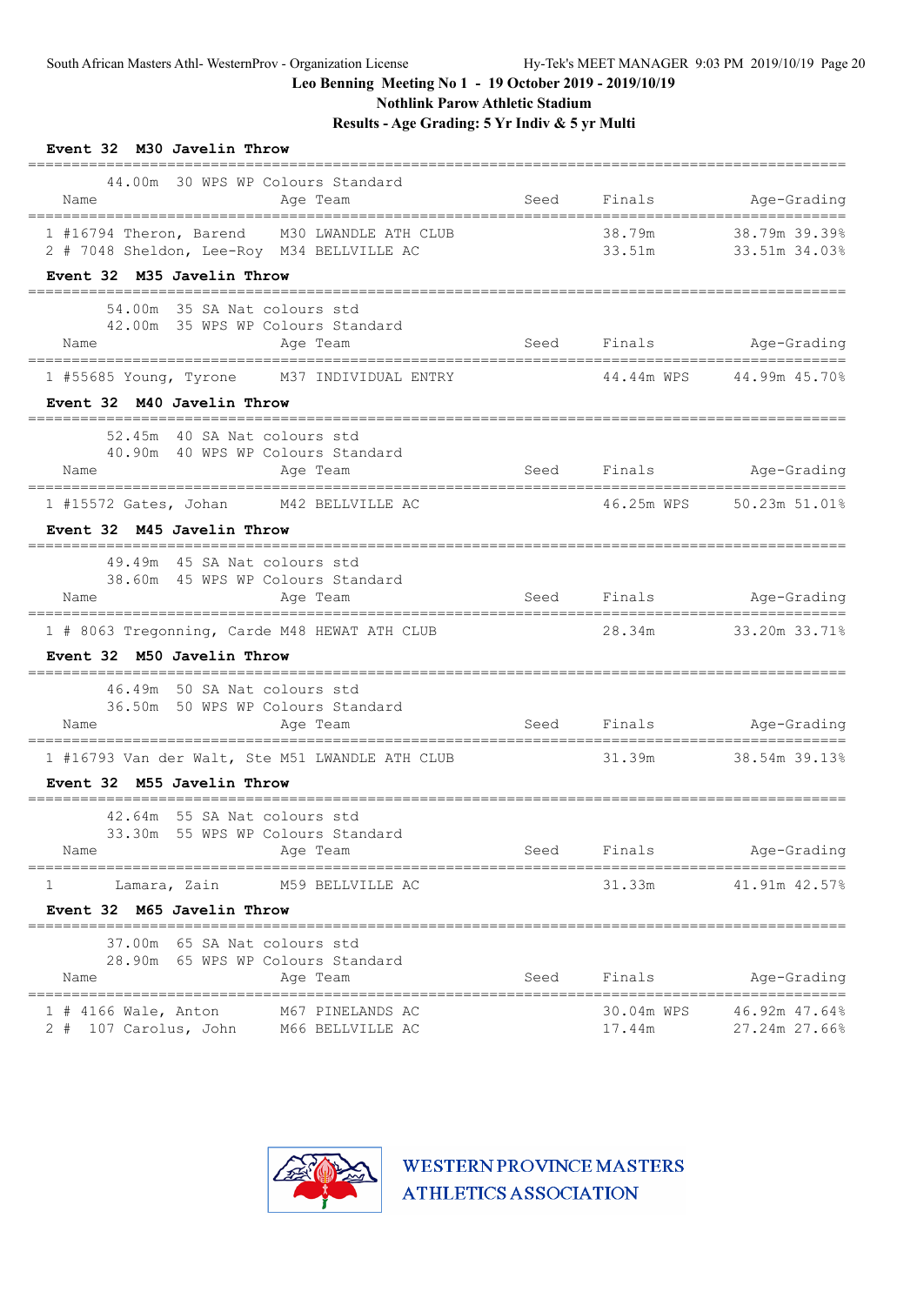**Nothlink Parow Athletic Stadium**

**Results - Age Grading: 5 Yr Indiv & 5 yr Multi**

| Event 32 M70 Javelin Throw                                                                                                                                        |      |                                          |                                                       |
|-------------------------------------------------------------------------------------------------------------------------------------------------------------------|------|------------------------------------------|-------------------------------------------------------|
| 33.00m 70 SA Nat colours std<br>25.80m 70 WPS WP Colours Standard<br>Name<br>Age Team                                                                             | Seed | Finals                                   | Age-Grading                                           |
| 1 # 9048 Hough, Norman M72 BELLVILLE AC<br>2 #55670 Miller, Garth M70 VARSITY OLD BOYS AC<br>3 #55688 Kruger, Dick M71 BELLVILLE AC<br>Event 32 M80 Javelin Throw |      | 33.60m SA<br>24.56m<br>17.37m            | 56.45m 57.32%<br>41.26m 41.90%<br>29.18m 29.63%       |
| 24.92m 80 SA Nat. colours std<br>19.50m 80 WPS WP Colours Standard<br>Age Team<br>Name                                                                            | Seed | Finals                                   | Age-Grading                                           |
| 1 # 4480 Johnston, Steve M80 PINELANDS AC                                                                                                                         |      | 18.16m                                   | 38.04m 38.64%                                         |
| Event 33 W35 5000 Meter Race Walk                                                                                                                                 |      |                                          |                                                       |
| 27:00.00 35 SA Nat colours std<br>31:35.00 35 WPS WP Colours Standard<br>Age Team<br>Name                                                                         |      | Seed Finals                              | Age-Grading                                           |
| 1 #10020 Sandi, Fundiswa W38 RAVENSMEAD AC<br>Event 33 W40 5000 Meter Race Walk                                                                                   |      | 31:26.61 WPS                             | 31:08.88 63.51%                                       |
| 27:50.00 40 SA Nat colours std<br>32:34.00 40 WPS WP Colours Standard<br>Age Team<br>Name                                                                         |      | Seed Finals                              | Age-Grading                                           |
| 1 # 2125 Sikunana, Norooi W43 NEDBANK WP                                                                                                                          |      | 33:24.41                                 | 32:09.25 61.53%                                       |
| Event 33 W50 5000 Meter Race Walk                                                                                                                                 |      |                                          |                                                       |
| 30:05.00 50 SA Nat colours std<br>35:12.00 50 WPS WP Colours Standard<br>Name<br>Age Team                                                                         | Seed | Finals                                   | Age-Grading                                           |
| 1 # 637 Horn-Botha, Debor W53 VARSITY OLD BOYS AC<br>2 # 1967 Dunn, Chandra-Jay W52 SPARTAN HARRIERS AC<br>3 # 2000 Race, Anne W51 SPARTAN HARRIERS AC            |      | 32:11.87 WPS<br>34:31.80 WPS<br>36:19.65 | 28:32.80 69.30%<br>30:36.86 64.62%<br>32:12.48 61.42% |
| Event 33 W55 5000 Meter Race Walk                                                                                                                                 |      |                                          |                                                       |
| 31:35.00 55 SA Nat colours std<br>36:57.00 55 WPS WP Colours Standard<br>Age Team<br>Name                                                                         | Seed | Finals                                   | Age-Grading                                           |
| 1 # 655 Gilmour, Trish<br>W57 VARSITY OLD BOYS AC<br>2 # 5783 Sutherland, Joy<br>W59 WEST COAST AC<br>3 #55648 Thomas, Sheila<br>W56 CAPRICORN AC                 |      | 33:05.01 WPS<br>36:22.33 WPS<br>49:18.25 | 27:57.54 70.76%<br>30:44.29 64.36%<br>41:40.02 47.48% |

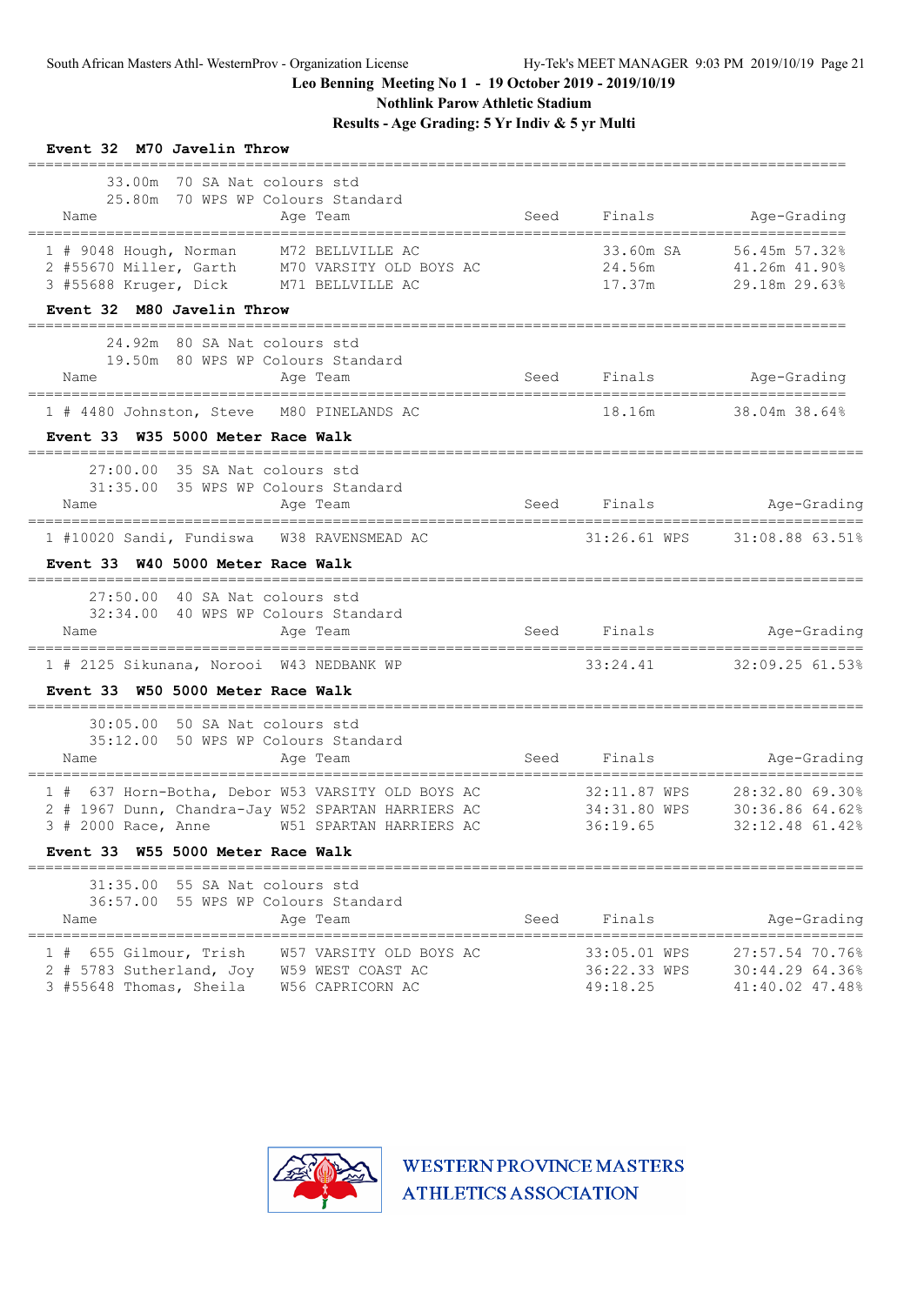**Nothlink Parow Athletic Stadium**

**Results - Age Grading: 5 Yr Indiv & 5 yr Multi**

| Event 33 W60 5000 Meter Race Walk                                                                                                                                                                                                                                       |      |                                                                       |                                                                                             |
|-------------------------------------------------------------------------------------------------------------------------------------------------------------------------------------------------------------------------------------------------------------------------|------|-----------------------------------------------------------------------|---------------------------------------------------------------------------------------------|
| 33:10.00<br>60 SA Nat colours std<br>38:48.00 60 WPS WP Colours Standard<br>Name<br>Age Team                                                                                                                                                                            | Seed | Finals                                                                | Age-Grading                                                                                 |
| W62 SPARTAN HARRIERS AC<br>$1$ # 1957 James, Pamela<br>Event 33 W65 5000 Meter Race Walk                                                                                                                                                                                |      | 33:27.67 WPS                                                          | 26:47.15 73.86%                                                                             |
| 35:10.00<br>65 SA Nat colours std<br>41:09.00 65 WPS WP Colours Standard<br>Name<br>Age Team                                                                                                                                                                            | Seed | Finals                                                                | Age-Grading                                                                                 |
| $1$ # 3044 Brand, Edna<br>W67 STRAND AC<br>2 # 4573 Blignaut, Frieda W69 SANLAM AC<br>Event 33 W70 5000 Meter Race Walk                                                                                                                                                 |      | 32:50.82 SA                                                           | 24:43.64 80.01%<br>33:37.20 SA 25:18.55 78.17%                                              |
| 37:25.00 70 SA Nat colours std<br>43:47.00 70 WPS WP Colours Standard<br>Age Team<br>Name                                                                                                                                                                               | Seed | Finals                                                                | Age-Grading<br>$=====$                                                                      |
| 1 # 1607 Pearson, Birdie<br>W70 SPARTAN HARRIERS AC<br>2 #10045 Aver, Carol-Ann W73 RUNWALK FOR LIFE AC<br>3 # 2070 Nel, Elizabeth<br>W70 SPARTAN HARRIERS AC<br>4 # 1949 Joseph, Jacquelin W70 SPARTAN HARRIERS AC<br>5 # 1778 Botes, Helen<br>W74 SPARTAN HARRIERS AC |      | 34:47.20 SA<br>35:53.75 SA<br>36:51.81 SA<br>41:25.63 WPS<br>44:03.82 | 24:25.22 81.01%<br>25:11.94 78.51%<br>25:52.70 76.45%<br>29:04.92 68.03%<br>30:55.97 63.96% |
| W75 5000 Meter Race Walk<br>Event 33                                                                                                                                                                                                                                    |      |                                                                       |                                                                                             |
| 40:00.00 75 SA Nat colours std<br>46:48.00 75 WPS WP Colours Standard<br>Name<br>Age Team                                                                                                                                                                               | Seed | Finals                                                                | Age-Grading                                                                                 |
| 1 # 1374 Vey, Hildegard W78 VARSITY OLD BOYS AC<br>2 # 1939 Norton, Margaret W79 SPARTAN HARRIERS AC                                                                                                                                                                    |      | 37:31.39 SA<br>41:24.87 WPS                                           | 24:19.36 81.34%<br>26:50.70 73.70%                                                          |
| Event 33 W80 5000 Meter Race Walk                                                                                                                                                                                                                                       |      |                                                                       |                                                                                             |
| 44:40.00<br>80 SA Nat colours std<br>80 WPS WP Colours Standard<br>52:16.00<br>Name<br>Age Team                                                                                                                                                                         | Seed | Finals                                                                | Age-Grading                                                                                 |
| $1$ # 1937 Reid, Peggy<br>W82 SPARTAN HARRIERS AC                  43:32.80 SA        25:44.69 76.84%                                                                                                                                                                   |      |                                                                       |                                                                                             |
| Event 34 M45 5000 Meter Race Walk                                                                                                                                                                                                                                       |      |                                                                       |                                                                                             |
| 25:45.00 45 SA Nat colours std<br>30:08.00 45 WPS WP Colours Standard<br>Name<br>Age Team                                                                                                                                                                               |      | Seed Finals                                                           | Age-Grading                                                                                 |
| 1 # 772 Mc Donald, Ross M46 VARSITY OLD BOYS AC<br>2<br>Dippenaar, Andries M48 STRAND AC                                                                                                                                                                                |      | 30:16.43<br>39:38.18                                                  | 27:38.04 64.99%<br>36:10.81 49.64%                                                          |

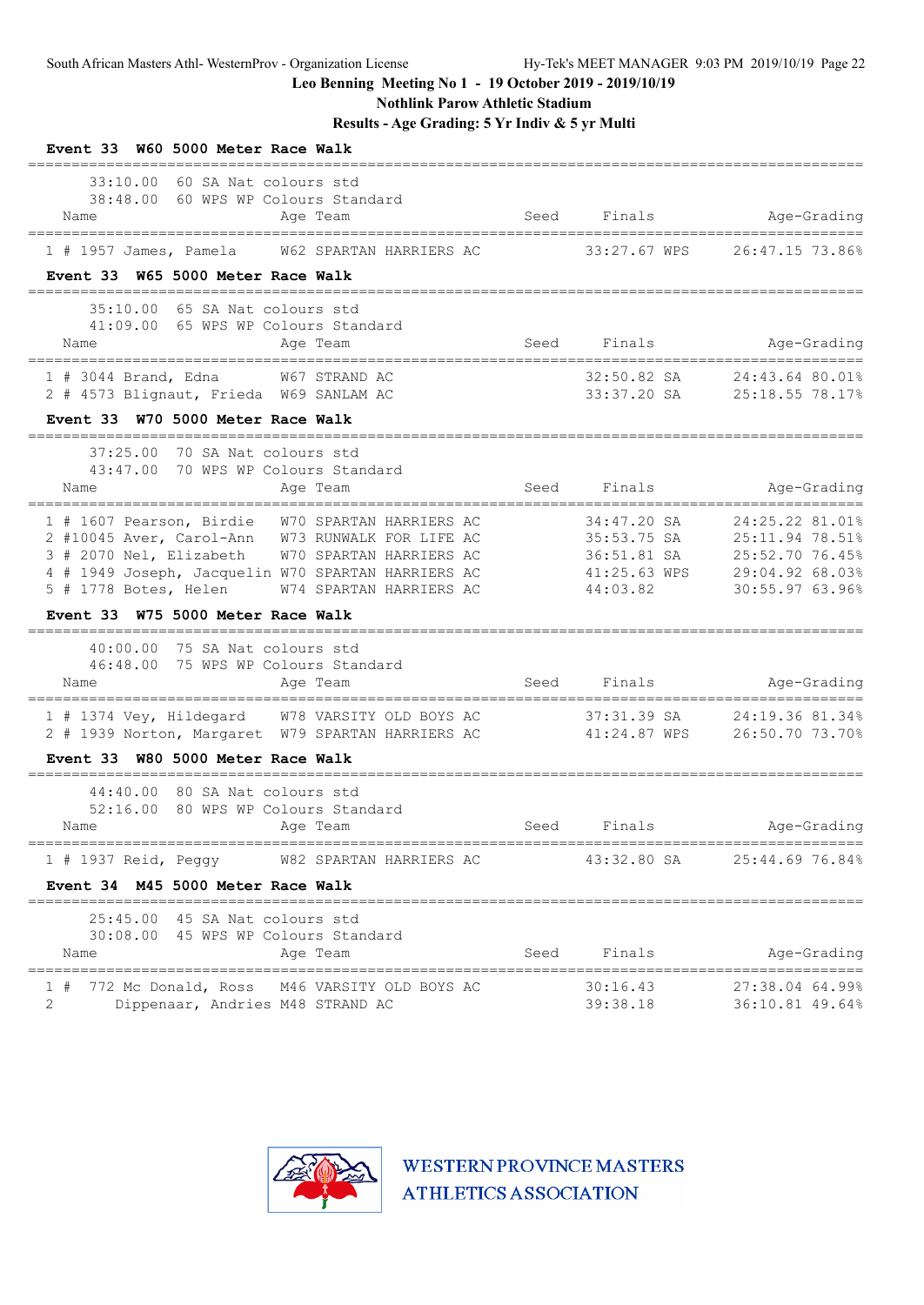**Nothlink Parow Athletic Stadium**

**Results - Age Grading: 5 Yr Indiv & 5 yr Multi**

| Event 34 M50 5000 Meter Race Walk                                                            |      |              |                                                      |
|----------------------------------------------------------------------------------------------|------|--------------|------------------------------------------------------|
| 26:45.00 50 SA Nat colours std<br>31:18.00 50 WPS WP Colours Standard<br>Name<br>Age Team    |      | Seed Finals  | Age-Grading                                          |
| 1 # 2194 Hines, Dennis M52 STRAND AC<br>2 # 8804 Jefra, Nicholas M51 EASTERNS AC             |      |              | 31:39.52 27:43.80 64.77%<br>33:11.01 29:03.93 61.79% |
| Event 34 M55 5000 Meter Race Walk                                                            |      |              |                                                      |
| 27:55.00 55 SA Nat colours std<br>32:40.00 55 WPS WP Colours Standard<br>Name<br>Age Team    |      |              | Seed Finals Age-Grading                              |
| 1 # 9761 Papier, Adam M57 OMMIDRAAI<br>2 # 7199 Hector, Douglas M59 LANGEBAAN AC             |      | 30:41.37 WPS | 25:44.91 69.75%<br>32:08.74 WPS 26:58.22 66.59%      |
| Event 34 M60 5000 Meter Race Walk                                                            |      |              |                                                      |
| 29:15.00 60 SA Nat colours std<br>34:13.00 60 WPS WP Colours Standard<br>Name<br>Aqe Team    | Seed | Finals       | Age-Grading                                          |
| 1 # 5073 Bosman, Marius M63 BELLVILLE AC<br>2 # 1844 Van Rooi, Eddie M62 SPARTAN HARRIERS AC |      | 35:17.50     | 31:19.15 WPS 25:04.45 71.63%<br>28:15.28 63.56%      |
| Event 34 M65 5000 Meter Race Walk<br>-----------------------------                           |      |              |                                                      |
| 30:50.00 65 SA Nat colours std<br>36:04.00 65 WPS WP Colours Standard<br>Name<br>Aqe Team    |      | Seed Finals  | Age-Grading                                          |
| 1 # 275 Kotze, Frans M67 PAARL AC                                                            |      | 38:42.40     | 29:25.03 61.05%                                      |
| Event 34 M70 5000 Meter Race Walk                                                            |      |              |                                                      |
| 33:05.00 70 SA Nat colours std<br>38:42.00 70 WPS WP Colours Standard<br>Age Team<br>Name    |      |              | Seed Finals <b>Age-Grading</b>                       |
| 1 # 4647 Van Zyl, Johan M70 SANLAM AC                                                        |      |              | 31:36.90 SA 22:40.08 79.23%                          |
| Event 34 M80 5000 Meter Race Walk<br>_____________________________________                   |      |              |                                                      |
| 37:25.00 80 SA Nat colours std<br>43:47.00 80 WPS WP Colours Standard<br>Age Team<br>Name    |      | Seed Finals  | Age-Grading                                          |
| =====================================<br>1 # 1800 Adams, Ronald M80 SPARTAN HARRIERS AC      |      | 46:14.40     | 28:52.34 62.20%                                      |

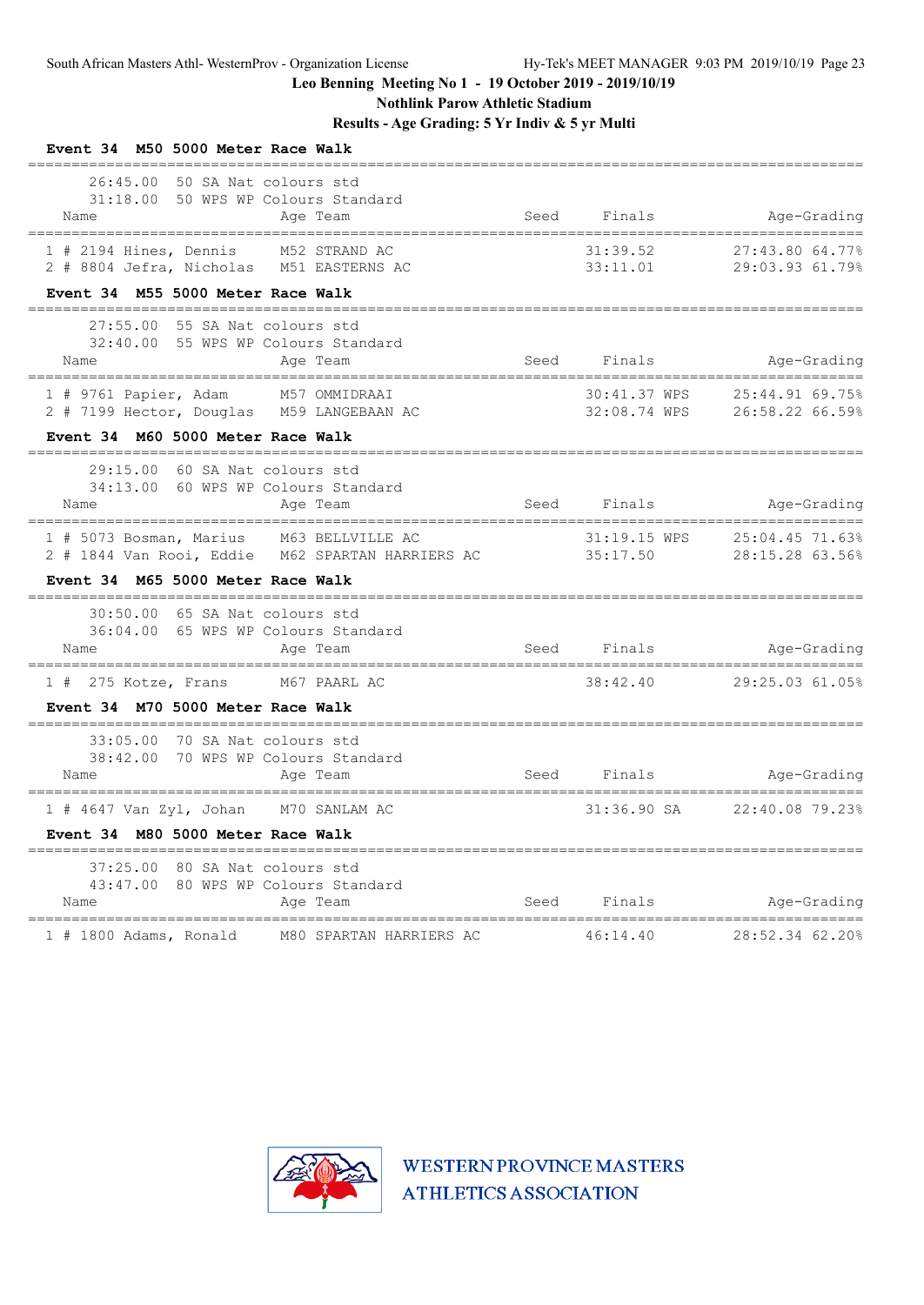**Nothlink Parow Athletic Stadium**

**Results - Age Grading: 5 Yr Indiv & 5 yr Multi**

| Event 37 W30 5000 Meter Run                                                                                                                                                                                                  |                             |      |                                                             |                                                                                                       |  |
|------------------------------------------------------------------------------------------------------------------------------------------------------------------------------------------------------------------------------|-----------------------------|------|-------------------------------------------------------------|-------------------------------------------------------------------------------------------------------|--|
| 21:50.00 30 WPS WP Colours Standard<br>Name                                                                                                                                                                                  | Age Team                    | Seed | Finals                                                      | Age-Grading                                                                                           |  |
| 1 # 2292 Jacobs, Mandy-Lee W30 NEDBANK WP                                                                                                                                                                                    |                             |      | 20:15.43 WPS                                                | 20:15.44 71.14%                                                                                       |  |
| Event 37 W50 5000 Meter Run                                                                                                                                                                                                  |                             |      |                                                             |                                                                                                       |  |
| 20:39.00 50 SA Nat colours std<br>24:00.00 50 WPS WP Colours Standard<br>Name                                                                                                                                                | Age Team                    |      | Seed Finals                                                 | Age-Grading                                                                                           |  |
| 1 # 3131 Marais, Suzaan W54 STRAND AC                                                                                                                                                                                        |                             |      | 20:40.75 WPS                                                | 18:02.56 79.87%                                                                                       |  |
| Event 38 M14-19 5000 Meter Run                                                                                                                                                                                               |                             |      |                                                             |                                                                                                       |  |
| Name                                                                                                                                                                                                                         | Age Team                    | Seed | Finals                                                      | Age-Grading                                                                                           |  |
| 28 Stewart, Oliver M18 ATLANTIC ATHLETI<br>1#<br>2 #20015 Visser, Ricco M17 PINELANDS AC<br>3 #55672 Boyisi, Kamua M14 EASTERNS AC<br>4 #55674 Centane, Siyambon M14 INDIVIDUAL ENTRY                                        |                             |      | 15:21.85                                                    | 15:21.86 82.12%<br>19:31.11  19:31.12  64.64%<br>19:59.36 19:59.37 63.12%<br>21:46.32 21:46.33 57.95% |  |
| Event 38 M20-29 5000 Meter Run                                                                                                                                                                                               |                             |      |                                                             |                                                                                                       |  |
| Name                                                                                                                                                                                                                         | Age Team                    | Seed | Finals                                                      | Age-Grading                                                                                           |  |
| 1 # 1405 Solomons, Dullan M21 STELLENBOSCH AC<br>2 #11983 Swartz, Godwin M27 BOXER WP ATH CLUB 16:05.91 16:05.92 78.37%                                                                                                      |                             |      |                                                             | 16:03.75  16:03.76  78.55%                                                                            |  |
| Event 38 M35 5000 Meter Run                                                                                                                                                                                                  |                             |      |                                                             |                                                                                                       |  |
| 15:10.00 35 SA Nat colours std<br>17:45.00 35 WPS WP Colours Standard<br>Name                                                                                                                                                | Age Team<br>=============== |      | Seed Finals                                                 | Age-Grading                                                                                           |  |
| 1 #11946 Blaauw, Ricardo M38 BOXER WP ATH CLUB<br>2 #11979 Swartz, Marshall M39 BOXER WP ATH CLUB<br>3 # 8820 Boyisi, Aaron M37 EASTERNS AC                                                                                  |                             |      | 19:28.97<br>20:38.64                                        | ------------------------------------<br>19:28.98 64.76%<br>20:38.65 61.12%                            |  |
| Event 38 M40 5000 Meter Run                                                                                                                                                                                                  |                             |      |                                                             |                                                                                                       |  |
| 15:22.00 40 SA Nat colours std<br>18:00.00 40 WPS WP Colours Standard<br>Name                                                                                                                                                | Age Team                    | Seed | Finals                                                      | Age-Grading                                                                                           |  |
| 1 # 7522 Van Der Walt, Tja M41 CAPE MULTI-SPORT<br>2 # 7218 Sinclair, Quinton M43 UNIVERSITY WESTE<br>3 #13578 Bailey, Jason<br>4 #13375 Juries, Chubasco M44 ITHEKO AC<br>-- #11977 Van Rooyen, Chris M42 BOXER WP ATH CLUB | M42 GROOT CONSTANTIA        |      | 17:16.34 WPS<br>17:30.19 WPS<br>19:08.66<br>21:54.66<br>DNF | 16:40.18 75.69%<br>16:53.54 74.69%<br>18:28.58 68.29%<br>21:08.78 59.66%                              |  |

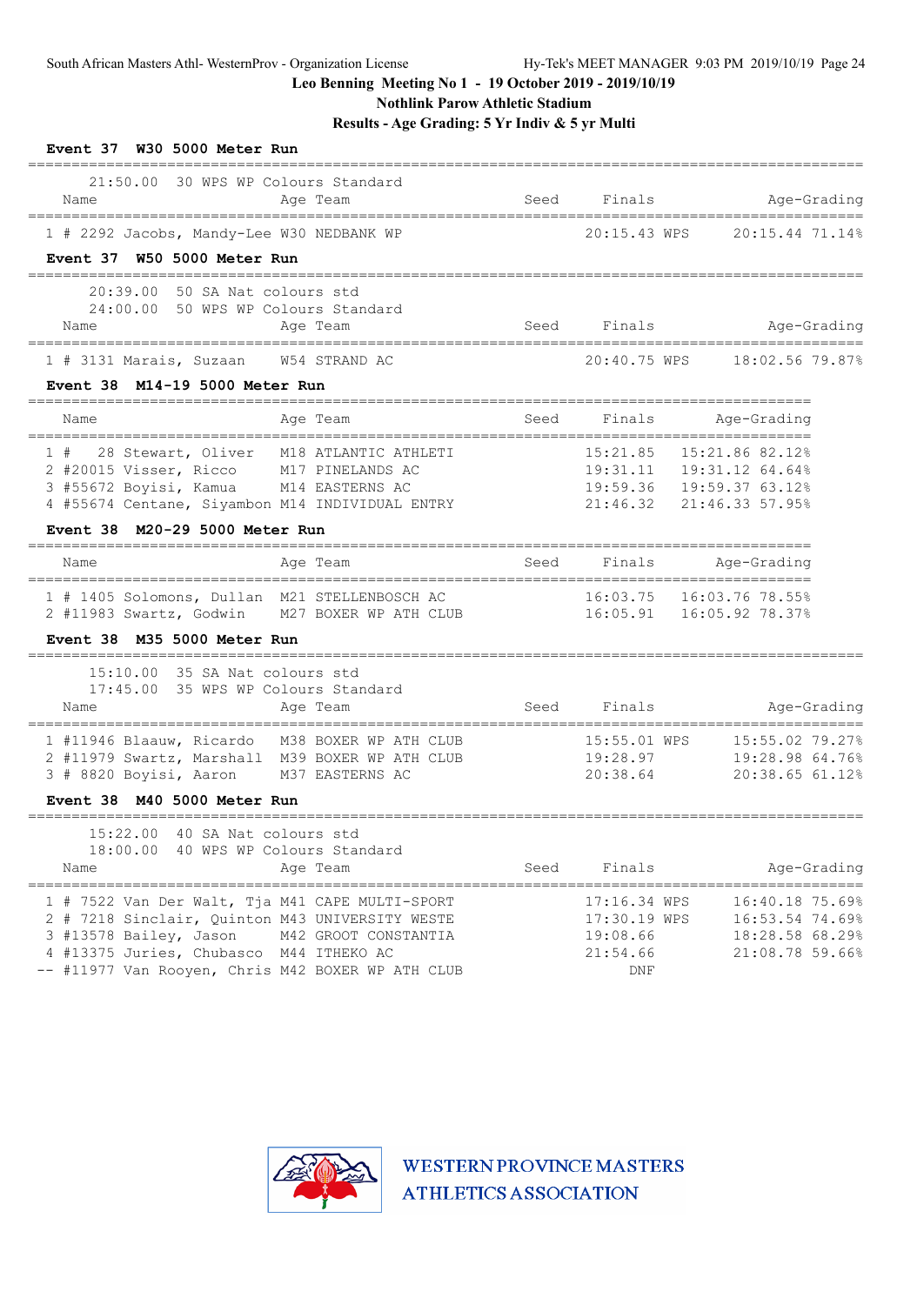**Nothlink Parow Athletic Stadium**

**Results - Age Grading: 5 Yr Indiv & 5 yr Multi**

| Event 38 M45 5000 Meter Run                                                                                                                                            |      |                                  |                                                       |
|------------------------------------------------------------------------------------------------------------------------------------------------------------------------|------|----------------------------------|-------------------------------------------------------|
| 16:07.00 45 SA Nat colours std<br>18:50.00 45 WPS WP Colours Standard<br>Age Team<br>Name<br>-----------------------------------<br>---------------------------------- |      | Seed Finals                      | Age-Grading<br>------------------------               |
| 1 #11587 Ngcwama, Sabelo M46 GUGULETHU AC<br>2 # 5406 Hill, Theodore M48 EDGEMEAD AC<br>3 #11943 Peacock, Michael M46 CAPE PEN UNIVERS                                 |      | 19:04.57<br>19:11.09<br>22:00.28 | 17:44.68 71.10%<br>17:50.75 70.70%<br>20:28.13 61.64% |
| Event 38 M50 5000 Meter Run                                                                                                                                            |      |                                  |                                                       |
| 16:31.00<br>50 SA Nat colours std<br>19:25.00 50 WPS WP Colours Standard<br>Name<br>Age Team                                                                           | Seed | Finals                           | Age-Grading                                           |
| 1 #55628 Abrahams, Edward M51 INDIVIDUAL ENTRY                                                                                                                         |      | 29:01.89                         | 25:59.52 48.54%                                       |
| Event 39 W30 Weight Throw                                                                                                                                              |      |                                  |                                                       |
| 10.30m 30 WPS WP Colours Standard<br>Name<br>Age Team                                                                                                                  | Seed | Finals                           | Age-Grading                                           |
| 1 #13007 La Grange, Rachel W31 BELLVILLE AC                                                                                                                            |      | 10.49m WPS                       | 10.49m 44.45%                                         |
| Event 39 W35 Weight Throw                                                                                                                                              |      |                                  |                                                       |
| 12.00m 35 SA Nat colours std<br>10.00m 35 WPS WP Colours Standard<br>Age Team<br>Name                                                                                  | Seed | Finals                           | Age-Grading                                           |
| 1 # 9961 Gerstner, Juanita W36 TYGERBERG AC<br>2 #15574 Van Deventer, Hes W37 BELLVILLE AC                                                                             |      | 10.45m WPS<br>8.74m              | 11.41m 48.36%<br>9.54m 40.44%                         |
| Event 39 W40 Weight Throw                                                                                                                                              |      |                                  |                                                       |
| 11.50m 40 SA Nat colours std<br>9.50m 40 WPS WP Colours Standard<br>Name<br>Age Team                                                                                   | Seed | Finals                           | Age-Grading                                           |
| 1 # 118 Kruger, Sanet W43 BELLVILLE AC<br>$2 +$<br>104 Carolus, Carmen W42 BELLVILLE AC                                                                                |      | 9.90m WPS<br>5.73m               | 11.73m 49.72%<br>6.79m 28.78%                         |
| Event 39 W55 Weight Throw                                                                                                                                              |      |                                  |                                                       |
| 10.50m 55 SA Nat colours std<br>8.70m 55 WPS WP Colours Standard<br>Name<br>Age Team                                                                                   | Seed | Finals                           | Age-Grading                                           |
| $\mathbf{1}$<br>Smith, Jackie<br>W56 BOLMA                                                                                                                             |      | 11.84m SA                        | 15.29m 64.81%                                         |